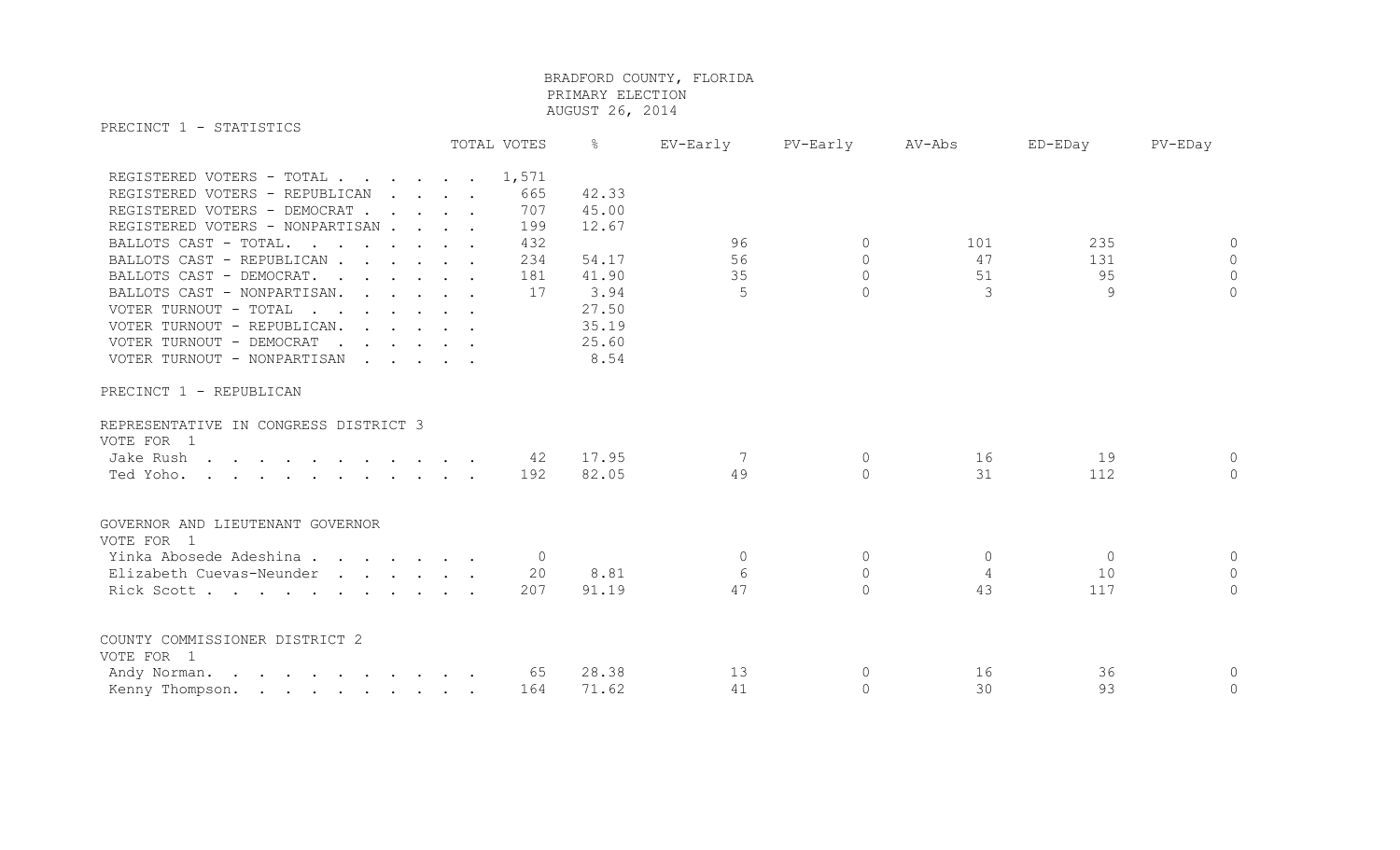| PRECINCT I - DEMOCRAT                                                                                  | TOTAL VOTES | $\frac{8}{6}$ | EV-Early | PV-Early       | AV-Abs | ED-EDay | PV-EDay  |
|--------------------------------------------------------------------------------------------------------|-------------|---------------|----------|----------------|--------|---------|----------|
| GOVERNOR AND LIEUTENANT GOVERNOR                                                                       |             |               |          |                |        |         |          |
| VOTE FOR 1                                                                                             |             |               |          |                |        |         |          |
| Charlie Crist                                                                                          | 68          | 41.21         | 17       | 0              | 8      | 43      | $\circ$  |
| Nan H. Rich.                                                                                           | 97          | 58.79         | 17       | $\mathbf{0}$   | 37     | 43      | $\Omega$ |
| ATTORNEY GENERAL                                                                                       |             |               |          |                |        |         |          |
| VOTE FOR 1                                                                                             |             |               |          |                |        |         |          |
| George Sheldon.                                                                                        | 96          | 61.15         | 19       | $\circ$        | 24     | 53      | $\circ$  |
| Perry E. Thurston.                                                                                     | 61          | 38.85         | 15       | $\Omega$       | 18     | 28      | $\Omega$ |
|                                                                                                        |             |               |          |                |        |         |          |
| PRECINCT 1 - NONPARTISAN                                                                               |             |               |          |                |        |         |          |
| CIRCUIT JUDGE 8TH JUDICIAL CIRCUIT Group 11                                                            |             |               |          |                |        |         |          |
| VOTE FOR 1                                                                                             |             |               |          |                |        |         |          |
| William E. Davis                                                                                       | 292         | 76.04         | 67       | $\overline{0}$ | 75     | 150     | $\circ$  |
| William Falik                                                                                          | 92          | 23.96         | 21       | $\Omega$       | 13     | 58      | $\Omega$ |
| 2014 TAX EXEMPTION REFERENDUM QUESTION                                                                 |             |               |          |                |        |         |          |
| VOTE FOR 1                                                                                             |             |               |          |                |        |         |          |
| YES<br>. The contribution of the contribution of the contribution of the contribution of $\mathcal{A}$ | 257         | 62.84         | 63       | $\mathbf 0$    | 56     | 138     | $\Omega$ |
| NO.                                                                                                    | 152         | 37.16         | 29       | $\circ$        | 38     | 85      | $\circ$  |
|                                                                                                        |             |               |          |                |        |         |          |

PRECINCT 1 - DEMOCRAT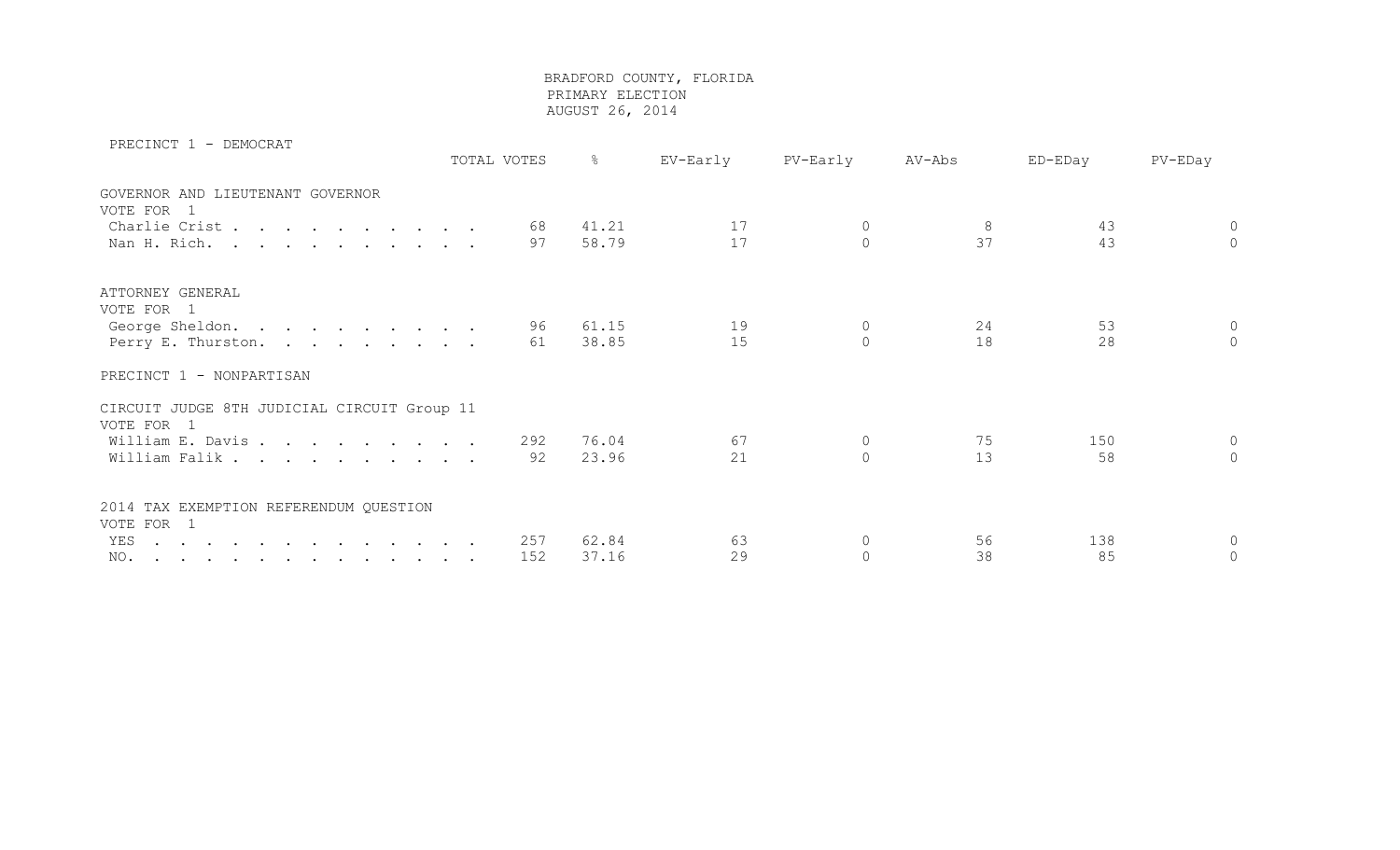PRECINCT 2 - STATISTICS

|                                                                                                                                                                                                                                                                                                                                                                                                                                                                                                                                       | TOTAL VOTES  |                                             | $\frac{6}{6}$                                                                        | EV-Early                   | PV-Early                                     | AV-Abs                     | ED-EDay               | PV-EDay               |
|---------------------------------------------------------------------------------------------------------------------------------------------------------------------------------------------------------------------------------------------------------------------------------------------------------------------------------------------------------------------------------------------------------------------------------------------------------------------------------------------------------------------------------------|--------------|---------------------------------------------|--------------------------------------------------------------------------------------|----------------------------|----------------------------------------------|----------------------------|-----------------------|-----------------------|
| REGISTERED VOTERS - TOTAL<br>REGISTERED VOTERS - REPUBLICAN<br>REGISTERED VOTERS - DEMOCRAT<br>REGISTERED VOTERS - NONPARTISAN<br>BALLOTS CAST - TOTAL.<br>BALLOTS CAST - REPUBLICAN<br>BALLOTS CAST - DEMOCRAT.<br>$\mathbf{r}$ , $\mathbf{r}$ , $\mathbf{r}$ , $\mathbf{r}$ , $\mathbf{r}$<br>BALLOTS CAST - NONPARTISAN.<br>VOTER TURNOUT - TOTAL<br>VOTER TURNOUT - REPUBLICAN.<br>$\cdot$<br>VOTER TURNOUT - DEMOCRAT<br>$\mathbf{r}$ , $\mathbf{r}$ , $\mathbf{r}$ , $\mathbf{r}$ , $\mathbf{r}$<br>VOTER TURNOUT - NONPARTISAN | $\mathbf{r}$ | 775<br>487<br>197<br>91<br>255<br>41<br>209 | 62.84<br>25.42<br>11.74<br>16.08<br>81.96<br>1.96<br>32.90<br>8.42<br>106.09<br>5.49 | 56<br>13<br>43<br>$\Omega$ | $\Omega$<br>$\Omega$<br>$\Omega$<br>$\Omega$ | 50<br>11<br>39<br>$\Omega$ | 149<br>17<br>127<br>5 | $\bigcap$<br>$\Omega$ |
| PRECINCT 2 - REPUBLICAN                                                                                                                                                                                                                                                                                                                                                                                                                                                                                                               |              |                                             |                                                                                      |                            |                                              |                            |                       |                       |
| REPRESENTATIVE IN CONGRESS DISTRICT 3<br>VOTE FOR 1                                                                                                                                                                                                                                                                                                                                                                                                                                                                                   |              |                                             |                                                                                      |                            |                                              |                            |                       |                       |
| Jake Rush                                                                                                                                                                                                                                                                                                                                                                                                                                                                                                                             |              | 10                                          | 24.39                                                                                | 4                          | $\mathbf{0}$                                 | 2                          | 4                     |                       |
| Ted Yoho.                                                                                                                                                                                                                                                                                                                                                                                                                                                                                                                             |              | 31                                          | 75.61                                                                                | 9                          | $\Omega$                                     | 9                          | 13                    | $\cap$                |
| GOVERNOR AND LIEUTENANT GOVERNOR                                                                                                                                                                                                                                                                                                                                                                                                                                                                                                      |              |                                             |                                                                                      |                            |                                              |                            |                       |                       |
| VOTE FOR 1                                                                                                                                                                                                                                                                                                                                                                                                                                                                                                                            |              |                                             |                                                                                      |                            |                                              |                            |                       |                       |
| Yinka Abosede Adeshina                                                                                                                                                                                                                                                                                                                                                                                                                                                                                                                |              |                                             |                                                                                      | $\Omega$                   | $\Omega$                                     | $\Omega$                   | $\Omega$              |                       |
| Elizabeth Cuevas-Neunder                                                                                                                                                                                                                                                                                                                                                                                                                                                                                                              |              | 4                                           | 10.00                                                                                |                            | $\Omega$                                     |                            |                       | $\Omega$              |
| Rick Scott                                                                                                                                                                                                                                                                                                                                                                                                                                                                                                                            |              | 36                                          | 90.00                                                                                | 11                         | $\Omega$                                     | 10                         | 15                    | $\Omega$              |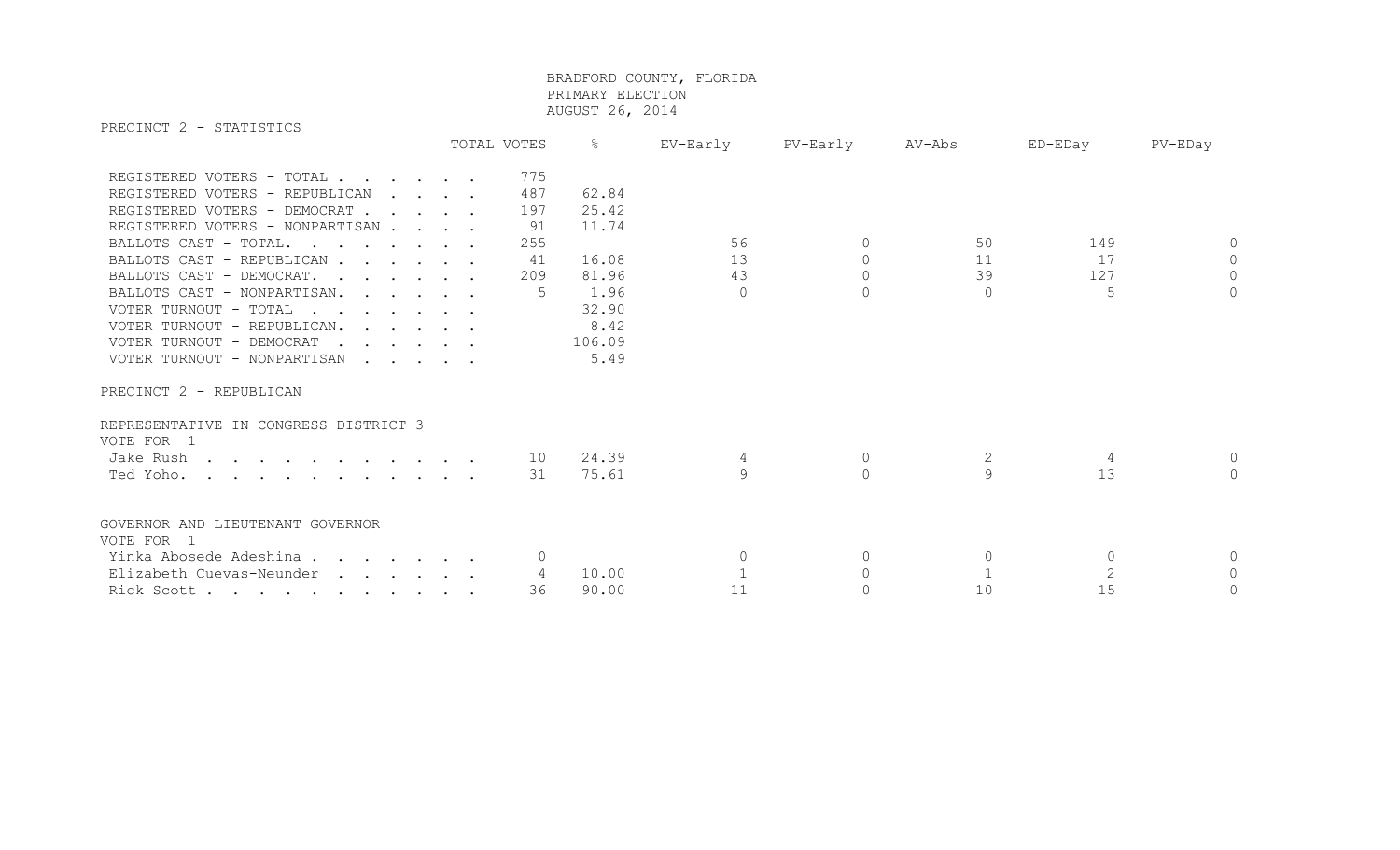PRECINCT 2 - DEMOCRAT

 TOTAL VOTES % EV-Early PV-Early AV-Abs ED-EDay PV-EDay GOVERNOR AND LIEUTENANT GOVERNOR VOTE FOR 1 Charlie Crist . . . . . . . . 140 72.54 29 0 28 83 0 Nan H. Rich. . . . . . . . . . 53 27.46 11 0 6 36 0 ATTORNEY GENERAL VOTE FOR 1 George Sheldon. . . . . . . . 114 62.64 24 0 18 72 0 Perry E. Thurston. . . . . . . . . 68 37.36 14 0 12 42 0 PRECINCT 2 - NONPARTISAN CIRCUIT JUDGE 8TH JUDICIAL CIRCUIT Group 11 VOTE FOR 1 William E. Davis . . . . . . . . . 162 75.00 36 0 29 97 0 William Falik . . . . . . . . . 54 25.00 14 0 7 33 0 SCHOOL BOARD MEMBER DISTRICT 1 VOTE FOR 1 Sheila Fayson Cummings . . . . . . 114 44.88 23 0 27 64 0 Archie Kittles Jr. . . . . . . . 140 55.12 33 0 22 85 0 2014 TAX EXEMPTION REFERENDUM QUESTION VOTE FOR 1 YES . . . . . . . . . . . . . 139 62.90 33 0 27 79 0 NO. . . . . . . . . . . . . 82 37.10 18 0 17 47 0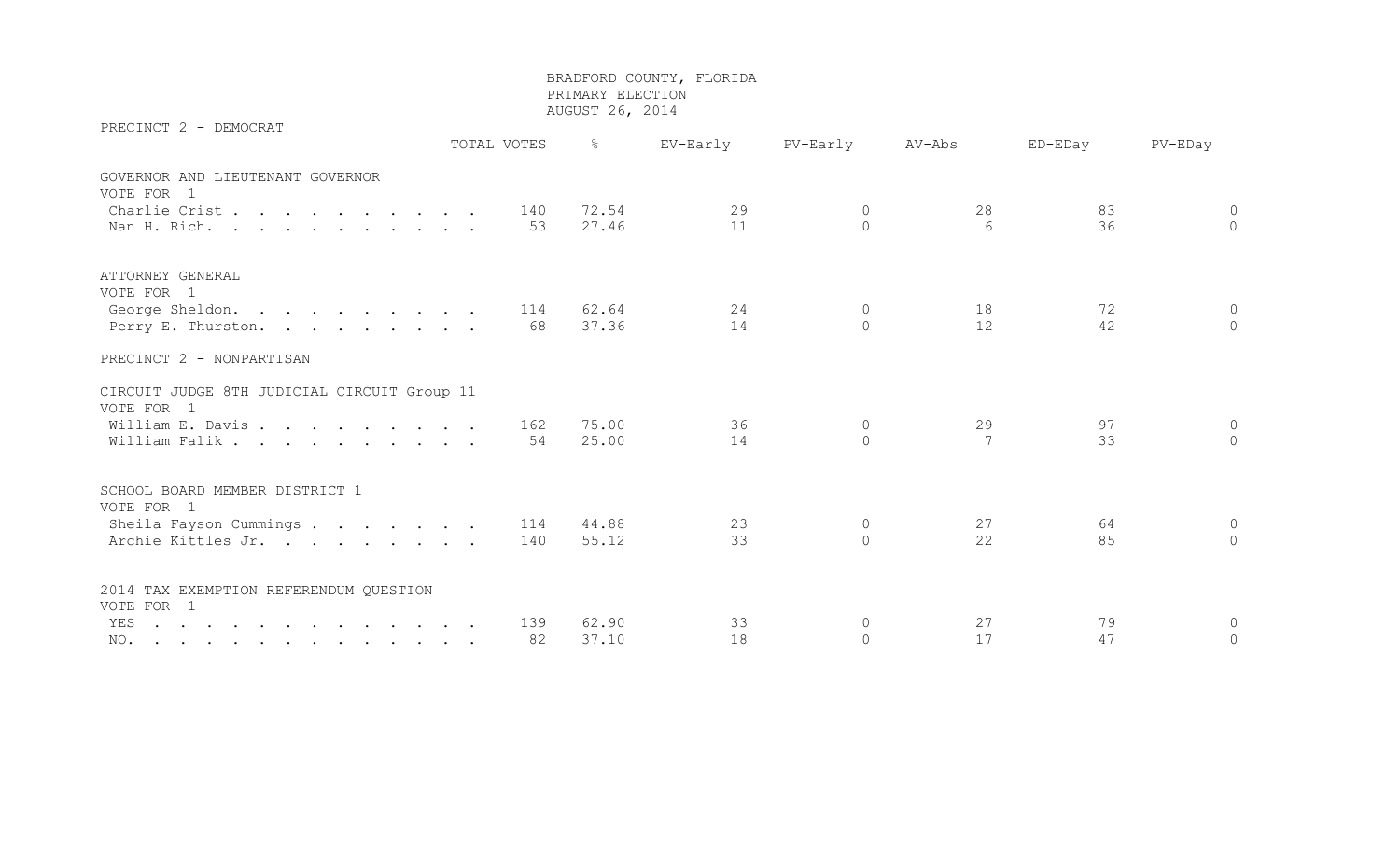PRECINCT 3 - STATISTICS

| LIVOLINOI O<br><b>DIMITOITO</b>                                                                                  |                                                           | TOTAL VOTES  | $\frac{6}{6}$ | EV-Early | PV-Early  | AV-Abs         | ED-EDay | PV-EDay        |
|------------------------------------------------------------------------------------------------------------------|-----------------------------------------------------------|--------------|---------------|----------|-----------|----------------|---------|----------------|
| REGISTERED VOTERS - TOTAL                                                                                        |                                                           | 650          |               |          |           |                |         |                |
| REGISTERED VOTERS - REPUBLICAN                                                                                   | $\sim$ $\sim$ $\sim$ $\sim$                               | 299          | 46.00         |          |           |                |         |                |
| REGISTERED VOTERS - DEMOCRAT                                                                                     |                                                           | 263          | 40.46         |          |           |                |         |                |
| REGISTERED VOTERS - NONPARTISAN                                                                                  |                                                           | 88           | 13.54         |          |           |                |         |                |
| BALLOTS CAST - TOTAL.<br>$\mathbf{r}$ , $\mathbf{r}$ , $\mathbf{r}$ , $\mathbf{r}$ , $\mathbf{r}$ , $\mathbf{r}$ |                                                           | 157          |               | 53       | $\Omega$  | 28             | 76      | $\circ$        |
| BALLOTS CAST - REPUBLICAN                                                                                        |                                                           | 78           | 49.68         | 25       | $\Omega$  | 11             | 42      | $\Omega$       |
| BALLOTS CAST - DEMOCRAT.                                                                                         |                                                           | 72           | 45.86         | 25       | $\Omega$  | 15             | 32      | $\overline{0}$ |
| BALLOTS CAST - NONPARTISAN.                                                                                      | $\mathbf{r}$ , $\mathbf{r}$ , $\mathbf{r}$ , $\mathbf{r}$ | 7            | 4.46          | 3        | $\Omega$  | 2              | 2       | $\circ$        |
| VOTER TURNOUT - TOTAL<br>$\mathbf{r}$ , $\mathbf{r}$ , $\mathbf{r}$ , $\mathbf{r}$ , $\mathbf{r}$                |                                                           |              | 24.15         |          |           |                |         |                |
| VOTER TURNOUT - REPUBLICAN.                                                                                      |                                                           |              | 26.09         |          |           |                |         |                |
| VOTER TURNOUT - DEMOCRAT<br>$\mathbf{r}$ , $\mathbf{r}$ , $\mathbf{r}$ , $\mathbf{r}$                            |                                                           |              | 27.38         |          |           |                |         |                |
| VOTER TURNOUT - NONPARTISAN                                                                                      |                                                           |              | 7.95          |          |           |                |         |                |
| PRECINCT 3 - REPUBLICAN                                                                                          |                                                           |              |               |          |           |                |         |                |
| REPRESENTATIVE IN CONGRESS DISTRICT 3<br>VOTE FOR 1                                                              |                                                           |              |               |          |           |                |         |                |
| Jake Rush                                                                                                        |                                                           | 12           | 15.38         | 3        | $\Omega$  | 6              | 3       | $\circ$        |
| Ted Yoho.                                                                                                        |                                                           | 66           | 84.62         | 22       | $\Omega$  | 5              | 39      | $\Omega$       |
| GOVERNOR AND LIEUTENANT GOVERNOR                                                                                 |                                                           |              |               |          |           |                |         |                |
| VOTE FOR 1                                                                                                       |                                                           |              |               |          |           |                |         |                |
| Yinka Abosede Adeshina                                                                                           |                                                           | $\mathbf{1}$ | 1.30          | 0        | $\Omega$  | $\Omega$       | 1       | $\circ$        |
| Elizabeth Cuevas-Neunder                                                                                         |                                                           | 11           | 14.29         | 2        | $\Omega$  | $\overline{4}$ | 5       | $\circ$        |
| Rick Scott                                                                                                       |                                                           | 65           | 84.42         | 22       | $\bigcap$ | 7              | 36      | $\bigcap$      |
| COUNTY COMMISSIONER DISTRICT 2                                                                                   |                                                           |              |               |          |           |                |         |                |
| VOTE FOR 1                                                                                                       |                                                           |              | 32.43         | 9        | $\Omega$  | 2              | 13      |                |
| Andy Norman.                                                                                                     |                                                           | 24           |               | 13       |           | 9              | 28      | $\circ$        |
| Kenny Thompson.                                                                                                  |                                                           | 50           | 67.57         |          | $\Omega$  |                |         | $\circ$        |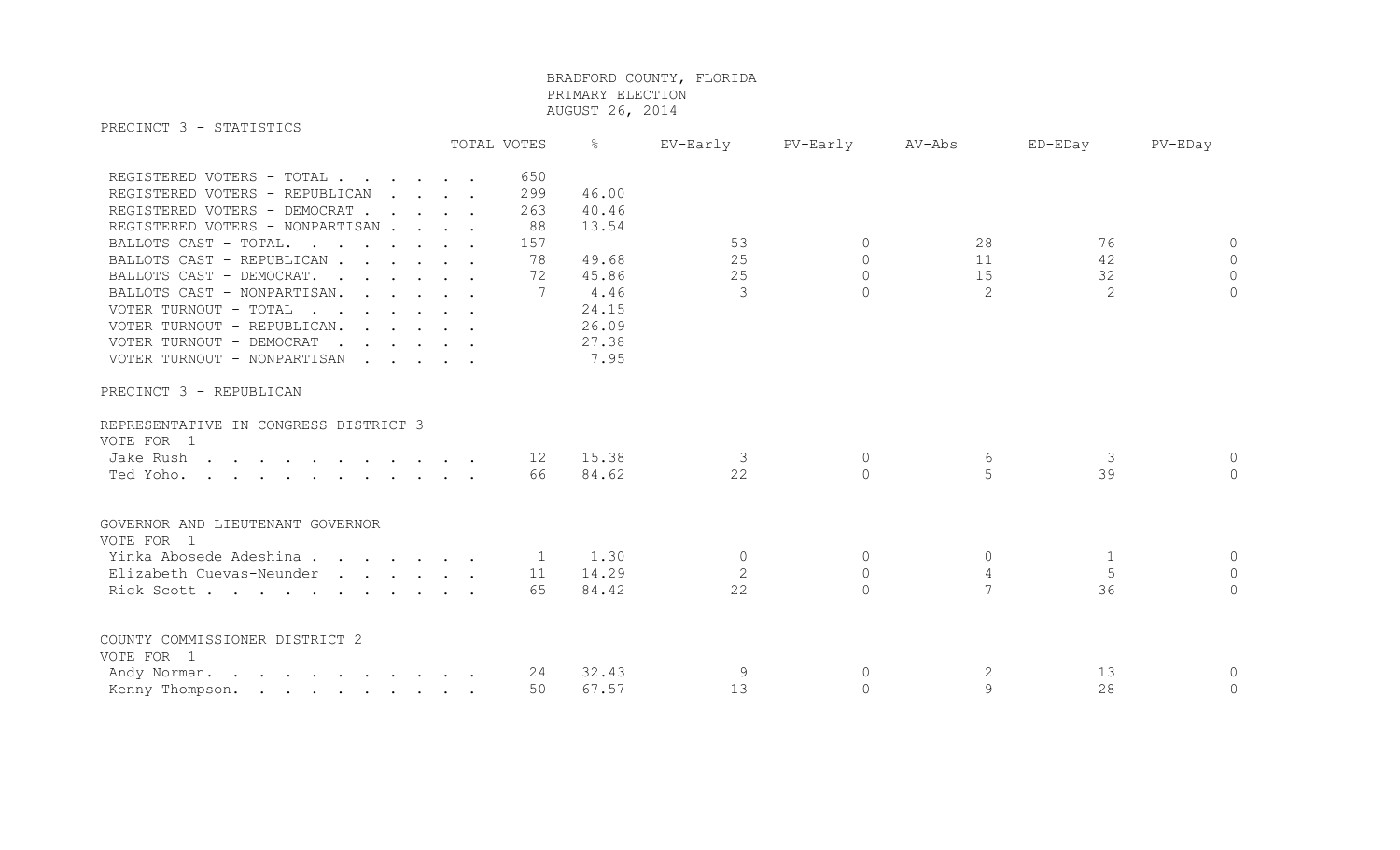PRECINCT 3 - DEMOCRAT

 TOTAL VOTES % EV-Early PV-Early AV-Abs ED-EDay PV-EDay GOVERNOR AND LIEUTENANT GOVERNOR VOTE FOR 1 Charlie Crist . . . . . . . . 19 28.36 5 0 3 11 0 Nan H. Rich. . . . . . . . . . 48 71.64 16 0 11 21 0 ATTORNEY GENERAL VOTE FOR 1 George Sheldon. . . . . . . . . 34 54.84 12 0 8 14 0 Perry E. Thurston. . . . . . . . 28 45.16 9 0 7 12 0 PRECINCT 3 - NONPARTISAN CIRCUIT JUDGE 8TH JUDICIAL CIRCUIT Group 11 VOTE FOR 1 William E. Davis . . . . . . . . 111 82.22 39 0 20 52 0 William Falik . . . . . . . . . . 24 17.78 6 0 5 13 0 2014 TAX EXEMPTION REFERENDUM QUESTION VOTE FOR 1 YES . . . . . . . . . . . . . . . 105 69.54 41 0 17 47 0 NO. . . . . . . . . . . . . 46 30.46 10 0 10 26 0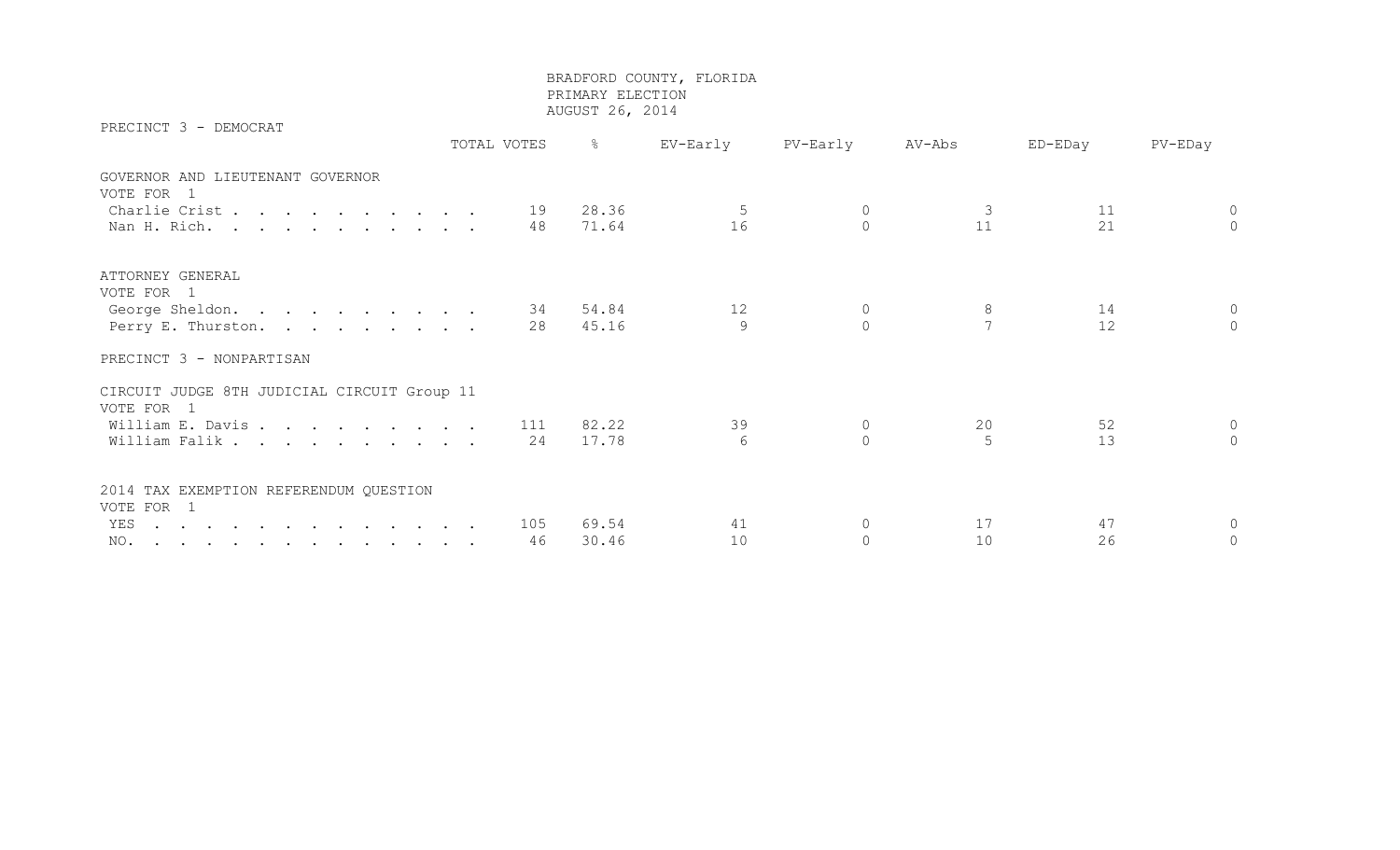PRECINCT 4 - STATISTICS

|                                                                                                   |  | TOTAL VOTES    | န္    | EV-Early     | PV-Early  | AV-Abs         | ED-EDay  | PV-EDay      |
|---------------------------------------------------------------------------------------------------|--|----------------|-------|--------------|-----------|----------------|----------|--------------|
| REGISTERED VOTERS - TOTAL                                                                         |  | 1,208          |       |              |           |                |          |              |
| REGISTERED VOTERS - REPUBLICAN                                                                    |  | 581            | 48.10 |              |           |                |          |              |
| REGISTERED VOTERS - DEMOCRAT                                                                      |  | 494            | 40.89 |              |           |                |          |              |
| REGISTERED VOTERS - NONPARTISAN                                                                   |  | 133            | 11.01 |              |           |                |          |              |
| BALLOTS CAST - TOTAL.<br>$\mathbf{r}$ , $\mathbf{r}$ , $\mathbf{r}$ , $\mathbf{r}$ , $\mathbf{r}$ |  | 338            |       | 93           | $\bigcap$ | 67             | 178      | 0            |
| BALLOTS CAST - REPUBLICAN                                                                         |  | 154            | 45.56 | 41           | $\cap$    | 36             | 77       | 0            |
| BALLOTS CAST - DEMOCRAT.                                                                          |  | 171            | 50.59 | 45           | $\bigcap$ | 29             | 97       | $\mathbf 0$  |
| BALLOTS CAST - NONPARTISAN.                                                                       |  | 13             | 3.85  | 7            | $\Omega$  | 2              | 4        | $\Omega$     |
| VOTER TURNOUT - TOTAL<br>$\mathbf{r}$ , $\mathbf{r}$ , $\mathbf{r}$ , $\mathbf{r}$ , $\mathbf{r}$ |  |                | 27.98 |              |           |                |          |              |
| VOTER TURNOUT - REPUBLICAN.                                                                       |  |                | 26.51 |              |           |                |          |              |
| VOTER TURNOUT - DEMOCRAT<br>$\mathbf{r}$ . The set of the set of $\mathbf{r}$                     |  |                | 34.62 |              |           |                |          |              |
| VOTER TURNOUT - NONPARTISAN                                                                       |  |                | 9.77  |              |           |                |          |              |
| PRECINCT 4 - REPUBLICAN                                                                           |  |                |       |              |           |                |          |              |
| REPRESENTATIVE IN CONGRESS DISTRICT 3                                                             |  |                |       |              |           |                |          |              |
| VOTE FOR 1                                                                                        |  |                |       |              |           |                |          |              |
| Jake Rush                                                                                         |  | 22             | 14.38 | 4            | $\circ$   | 8              | 10       |              |
| Ted Yoho.                                                                                         |  | 131            | 85.62 | 36           | $\Omega$  | 28             | 67       | $\Omega$     |
|                                                                                                   |  |                |       |              |           |                |          |              |
| GOVERNOR AND LIEUTENANT GOVERNOR<br>VOTE FOR 1                                                    |  |                |       |              |           |                |          |              |
| Yinka Abosede Adeshina                                                                            |  | $\overline{0}$ |       | $\circ$      | $\Omega$  | $\circ$        | $\Omega$ |              |
| Elizabeth Cuevas-Neunder                                                                          |  | 10             | 7.09  | $\mathbf{1}$ | $\Omega$  | $\overline{2}$ | 7        | 0            |
| Rick Scott                                                                                        |  | 131            | 92.91 | 39           | $\cap$    | 28             | 64       | $\Omega$     |
| COUNTY COMMISSIONER DISTRICT 2                                                                    |  |                |       |              |           |                |          |              |
| VOTE FOR 1                                                                                        |  |                |       |              |           |                |          |              |
| Andy Norman.                                                                                      |  | 34             | 22.82 | 6            | $\circ$   | 12             | 16       | $\mathsf{O}$ |
| Kenny Thompson.                                                                                   |  | 115            | 77.18 | 34           | $\Omega$  | 24             | 57       | $\circ$      |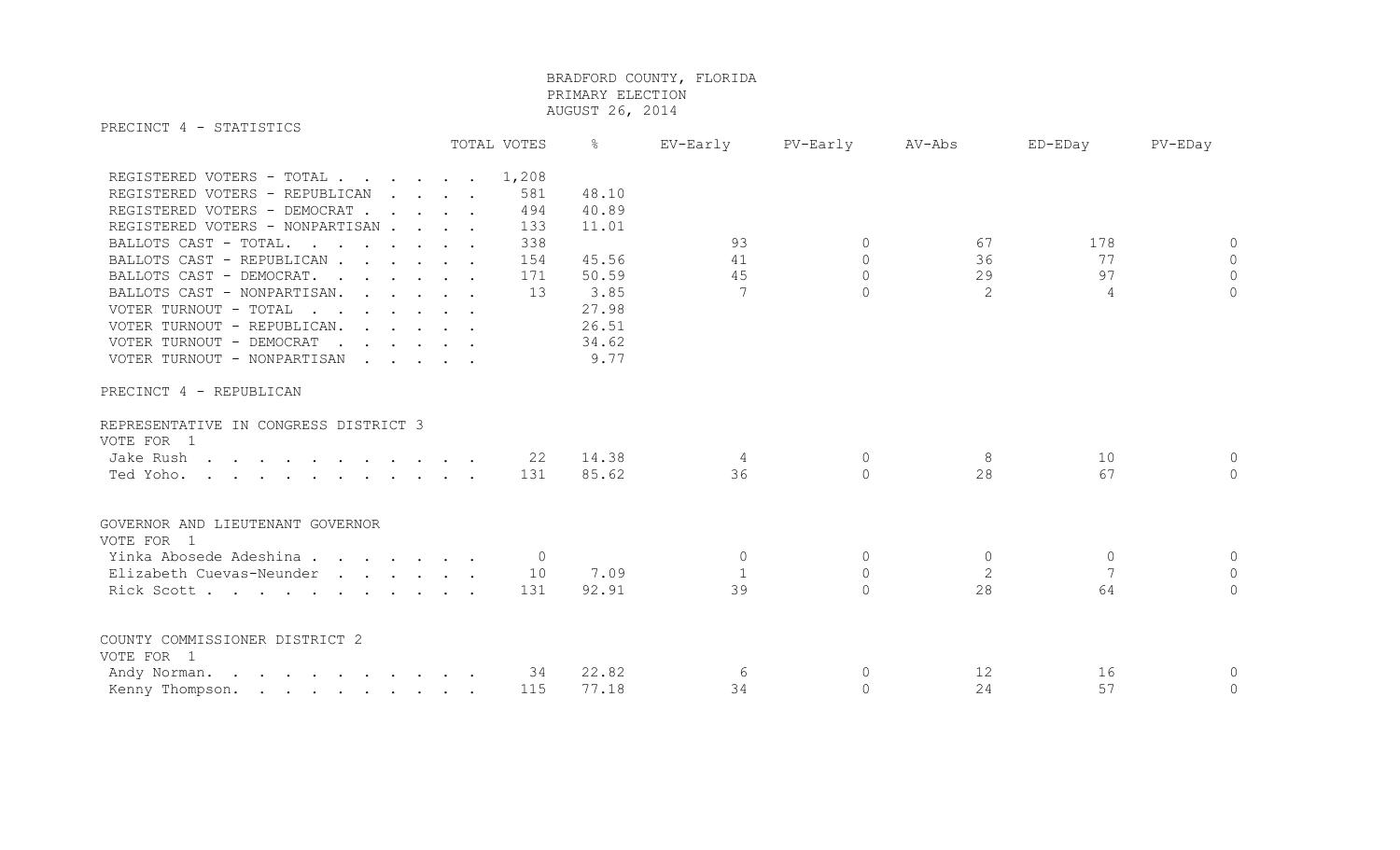PRECINCT 4 - DEMOCRAT

 TOTAL VOTES % EV-Early PV-Early AV-Abs ED-EDay PV-EDay GOVERNOR AND LIEUTENANT GOVERNOR VOTE FOR 1 Charlie Crist . . . . . . . . 65 40.88 22 0 13 30 0 Nan H. Rich. . . . . . . . . . 94 59.12 18 0 15 61 0 ATTORNEY GENERAL VOTE FOR 1 George Sheldon. . . . . . . . . 100 65.79 29 0 14 57 0 Perry E. Thurston. . . . . . . . 52 34.21 12 0 9 31 0 PRECINCT 4 - NONPARTISAN CIRCUIT JUDGE 8TH JUDICIAL CIRCUIT Group 11 VOTE FOR 1 William E. Davis . . . . . . . . 214 75.09 59 0 41 114 0 William Falik . . . . . . . . . . 71 24.91 20 0 10 41 0 2014 TAX EXEMPTION REFERENDUM QUESTION VOTE FOR 1 YES . . . . . . . . . . . . . 194 59.51 49 0 42 103 0 NO. . . . . . . . . . . . . 132 40.49 39 0 23 70 0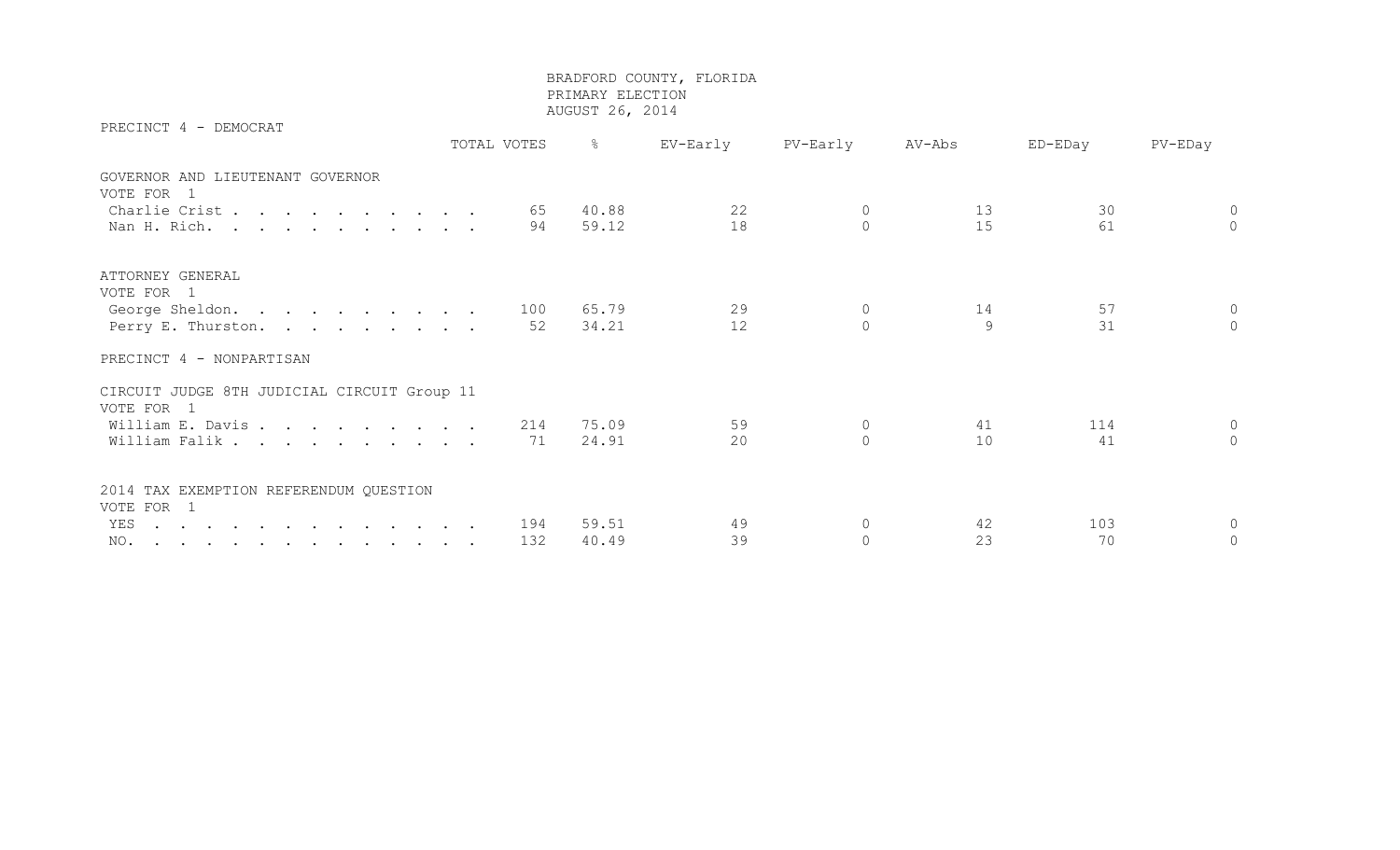PRECINCT 5 - STATISTICS

| LIVDOINOI J<br><b>DIMITOTTO</b>       |         | TOTAL VOTES | $\frac{6}{6}$ | EV-Early | PV-Early | AV-Abs         | ED-EDay        | PV-EDay        |
|---------------------------------------|---------|-------------|---------------|----------|----------|----------------|----------------|----------------|
| REGISTERED VOTERS - TOTAL             |         | 1,628       |               |          |          |                |                |                |
| REGISTERED VOTERS - REPUBLICAN        | $\cdot$ | 802         | 49.26         |          |          |                |                |                |
| REGISTERED VOTERS - DEMOCRAT          |         | 625         | 38.39         |          |          |                |                |                |
| REGISTERED VOTERS - NONPARTISAN       |         | 201         | 12.35         |          |          |                |                |                |
| BALLOTS CAST - TOTAL.                 |         | 368         |               | 106      | $\Omega$ | 97             | 165            | $\Omega$       |
| BALLOTS CAST - REPUBLICAN             |         | 178         | 48.37         | 58       | $\circ$  | 43             | 77             | $\circ$        |
| BALLOTS CAST - DEMOCRAT.              |         | 179         | 48.64         | 46       | $\Omega$ | 49             | 84             | $\circ$        |
| BALLOTS CAST - NONPARTISAN.           |         | 11          | 2.99          | 2        | $\Omega$ | 5              | 4              | $\circ$        |
| VOTER TURNOUT - TOTAL                 |         |             | 22.60         |          |          |                |                |                |
| VOTER TURNOUT - REPUBLICAN.           |         |             | 22.19         |          |          |                |                |                |
| VOTER TURNOUT - DEMOCRAT              |         |             | 28.64         |          |          |                |                |                |
| VOTER TURNOUT - NONPARTISAN           |         |             | 5.47          |          |          |                |                |                |
| PRECINCT 5 - REPUBLICAN               |         |             |               |          |          |                |                |                |
| REPRESENTATIVE IN CONGRESS DISTRICT 3 |         |             |               |          |          |                |                |                |
| VOTE FOR 1                            |         |             |               |          |          |                |                |                |
| Jake Rush                             |         | 32          | 18.29         | 5        | $\circ$  | 13             | 14             | $\Omega$       |
| Ted Yoho.                             |         | 143         | 81.71         | 50       | $\Omega$ | 30             | 63             | $\Omega$       |
| GOVERNOR AND LIEUTENANT GOVERNOR      |         |             |               |          |          |                |                |                |
| VOTE FOR 1                            |         |             |               |          |          |                |                |                |
| Yinka Abosede Adeshina                |         | 6           | 3.53          | 3        | $\circ$  |                | 2              | $\circ$        |
| Elizabeth Cuevas-Neunder              |         |             | 5.29          |          | $\Omega$ | $\overline{4}$ | $\overline{2}$ | $\overline{0}$ |
| Rick Scott                            |         | 155         | 91.18         | 45       | $\circ$  | 38             | 72             | $\circ$        |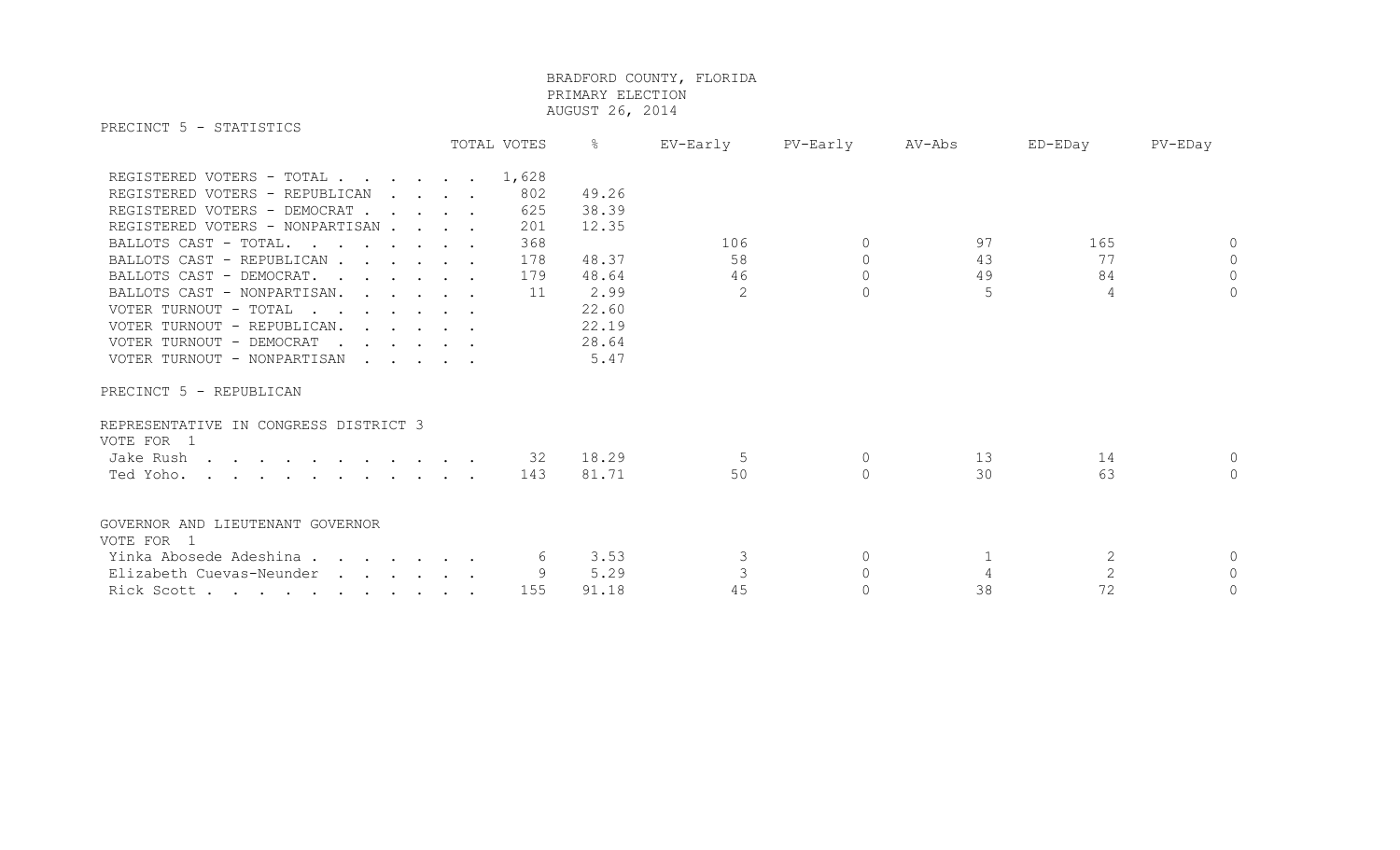PRECINCT 5 - DEMOCRAT

 TOTAL VOTES % EV-Early PV-Early AV-Abs ED-EDay PV-EDay GOVERNOR AND LIEUTENANT GOVERNOR VOTE FOR 1 Charlie Crist . . . . . . . . 95 56.89 23 0 18 54 0 Nan H. Rich. . . . . . . . . . 72 43.11 16 0 26 30 0 ATTORNEY GENERAL VOTE FOR 1 George Sheldon. . . . . . . . . 103 64.38 18 0 33 52 0 Perry E. Thurston. . . . . . . . 57 35.63 20 0 8 29 0 PRECINCT 5 - NONPARTISAN CIRCUIT JUDGE 8TH JUDICIAL CIRCUIT Group 11 VOTE FOR 1 William E. Davis . . . . . . . . 251 80.97 74 0 63 114 0 William Falik . . . . . . . . . 59 19.03 12 0 18 18 29 0 2014 TAX EXEMPTION REFERENDUM QUESTION VOTE FOR 1 YES . . . . . . . . . . . . . 244 67.59 78 0 56 110 0 NO. . . . . . . . . . . . . 117 32.41 26 0 39 52 0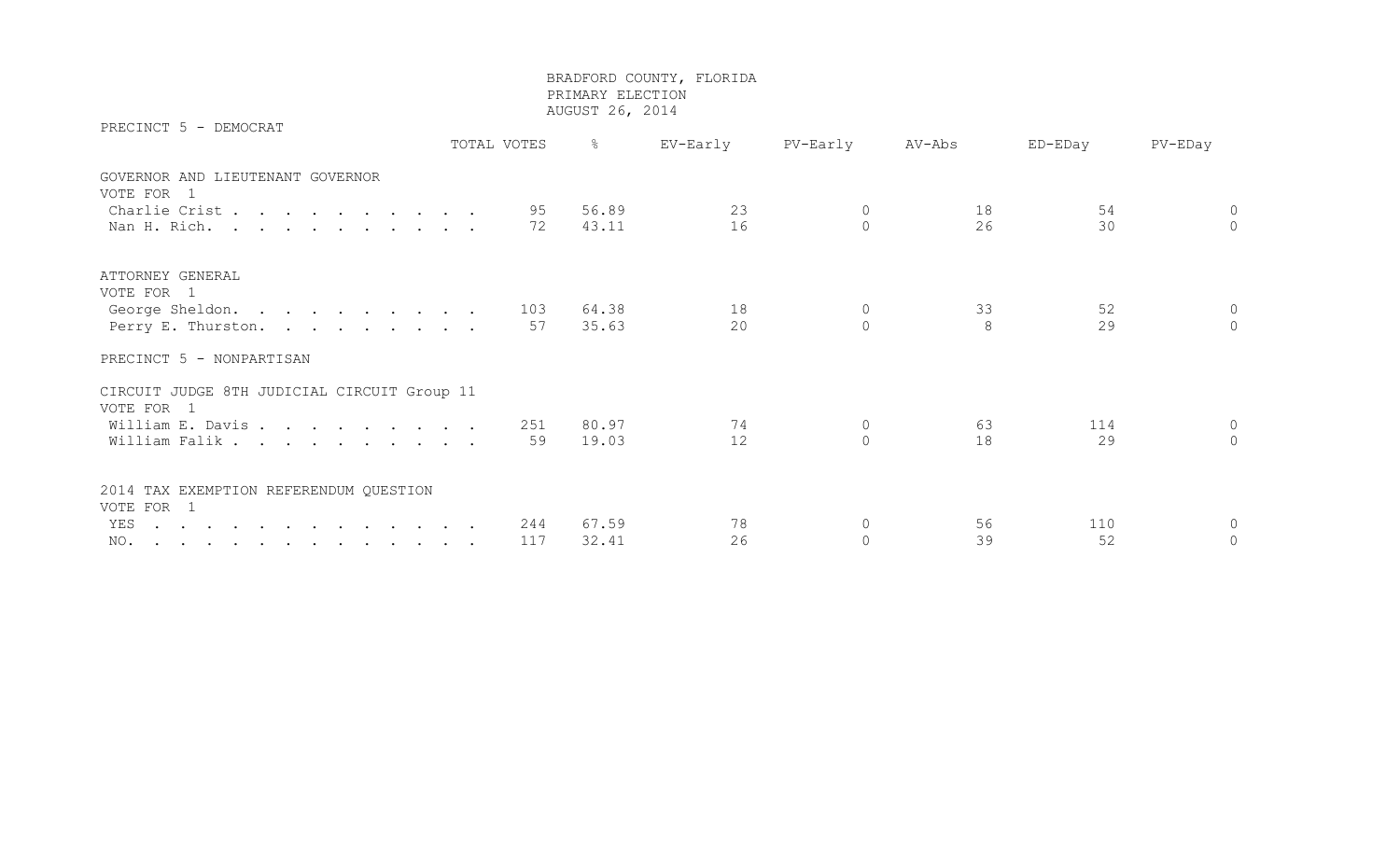PRECINCT 6 - STATISTICS

|                                                                                                                                                                                                                                                                                                                                                                                                                                                |                                                           | TOTAL VOTES                                        | $\frac{8}{6}$                                                                         | EV-Early                        | PV-Early                                   | AV-Abs              | ED-EDay              | PV-EDay                                  |
|------------------------------------------------------------------------------------------------------------------------------------------------------------------------------------------------------------------------------------------------------------------------------------------------------------------------------------------------------------------------------------------------------------------------------------------------|-----------------------------------------------------------|----------------------------------------------------|---------------------------------------------------------------------------------------|---------------------------------|--------------------------------------------|---------------------|----------------------|------------------------------------------|
| REGISTERED VOTERS - TOTAL<br>REGISTERED VOTERS - REPUBLICAN<br>REGISTERED VOTERS - DEMOCRAT<br>REGISTERED VOTERS - NONPARTISAN<br>BALLOTS CAST - TOTAL.<br>BALLOTS CAST - REPUBLICAN<br>BALLOTS CAST - DEMOCRAT.<br>BALLOTS CAST - NONPARTISAN.<br>VOTER TURNOUT - TOTAL<br>VOTER TURNOUT - REPUBLICAN.<br>VOTER TURNOUT - DEMOCRAT<br>$\mathbf{r}$ , $\mathbf{r}$ , $\mathbf{r}$ , $\mathbf{r}$ , $\mathbf{r}$<br>VOTER TURNOUT - NONPARTISAN | $\mathbf{r}$ , $\mathbf{r}$ , $\mathbf{r}$ , $\mathbf{r}$ | 764<br>298<br>371<br>95<br>277<br>140<br>123<br>14 | 39.01<br>48.56<br>12.43<br>50.54<br>44.40<br>5.05<br>36.26<br>46.98<br>33.15<br>14.74 | 77<br>41<br>34<br>$\mathcal{D}$ | $\circ$<br>$\circ$<br>$\Omega$<br>$\Omega$ | 51<br>27<br>18<br>6 | 149<br>72<br>71<br>6 | $\circ$<br>$\circ$<br>$\circ$<br>$\circ$ |
| PRECINCT 6 - REPUBLICAN<br>REPRESENTATIVE IN CONGRESS DISTRICT 3<br>VOTE FOR 1                                                                                                                                                                                                                                                                                                                                                                 |                                                           |                                                    |                                                                                       |                                 |                                            |                     |                      |                                          |
| Jake Rush<br>Ted Yoho.                                                                                                                                                                                                                                                                                                                                                                                                                         |                                                           | 22<br>116                                          | 15.94<br>84.06                                                                        | 3<br>38                         | $\circ$<br>$\Omega$                        | 10<br>16            | 9<br>62              | $\Omega$<br>$\Omega$                     |
| GOVERNOR AND LIEUTENANT GOVERNOR<br>VOTE FOR 1<br>Yinka Abosede Adeshina                                                                                                                                                                                                                                                                                                                                                                       |                                                           |                                                    | .74                                                                                   | $\Omega$                        | $\mathbf{0}$                               |                     | $\mathbf 0$          | $\circ$                                  |
| Elizabeth Cuevas-Neunder                                                                                                                                                                                                                                                                                                                                                                                                                       |                                                           | 9                                                  | 6.67                                                                                  |                                 | $\Omega$                                   |                     | 5                    | $\circ$                                  |
| Rick Scott                                                                                                                                                                                                                                                                                                                                                                                                                                     |                                                           | 125                                                | 92.59                                                                                 | 37                              | $\Omega$                                   | 22                  | 66                   | $\overline{0}$                           |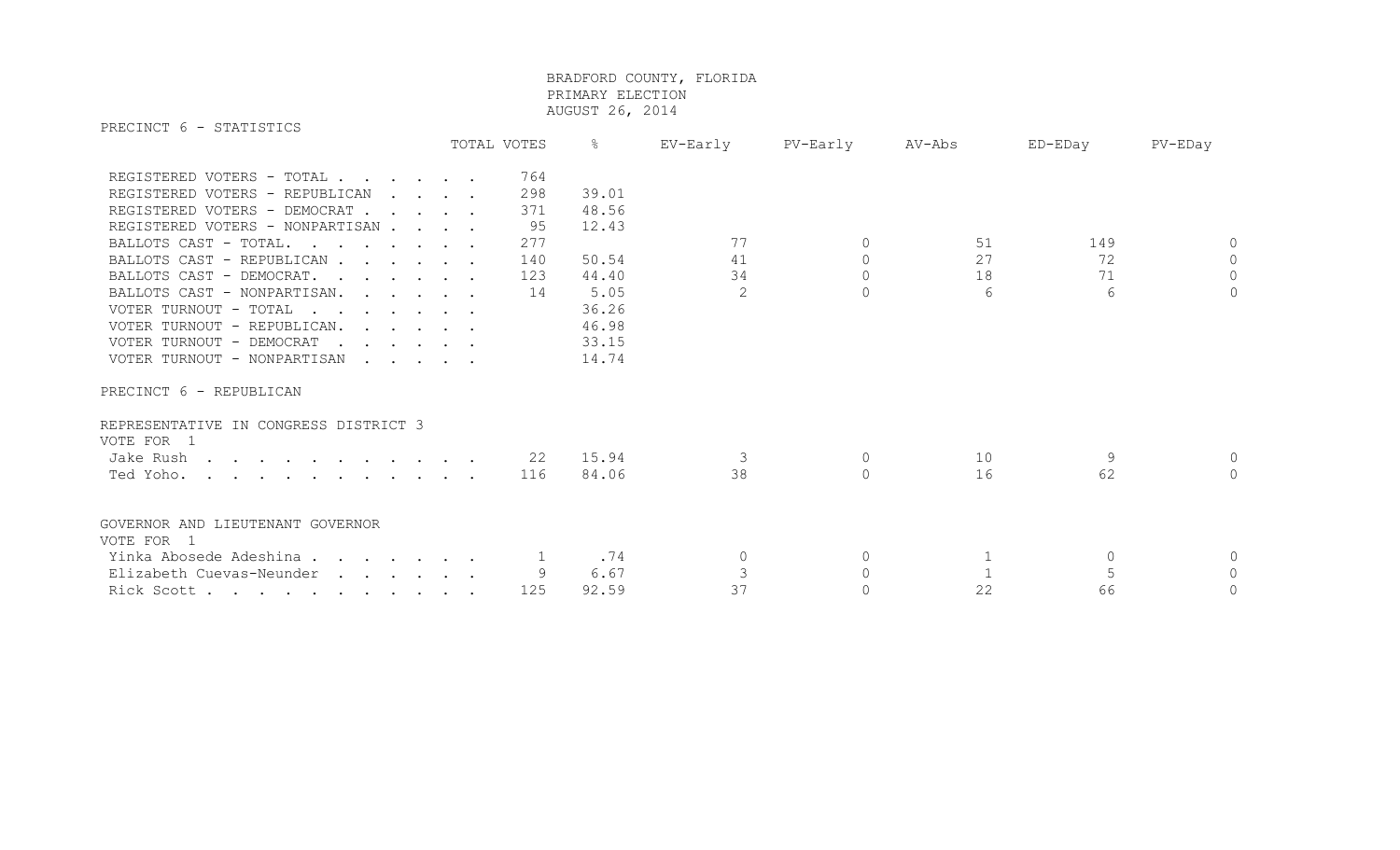PRECINCT 6 - DEMOCRAT

 TOTAL VOTES % EV-Early PV-Early AV-Abs ED-EDay PV-EDay GOVERNOR AND LIEUTENANT GOVERNOR VOTE FOR 1 Charlie Crist . . . . . . . . 48 44.44 17 0 3 28 0 Nan H. Rich. . . . . . . . . . 60 55.56 12 0 14 34 0 ATTORNEY GENERAL VOTE FOR 1 George Sheldon. . . . . . . . . 66 64.08 21 0 8 37 0 Perry E. Thurston. . . . . . . . 37 35.92 7 0 8 22 0 PRECINCT 6 - NONPARTISAN CIRCUIT JUDGE 8TH JUDICIAL CIRCUIT Group 11 VOTE FOR 1 William E. Davis . . . . . . . . . 186 79.15 57 0 31 98 0 William Falik . . . . . . . . . 49 20.85 10 0 12 27 0 SCHOOL BOARD MEMBER DISTRICT 5 VOTE FOR 1 Erica Mains Reddish . . . . . . 113 41.54 26 0 32 55 0 Billy Rehberg . . . . . . . . . 107 39.34 28 0 12 67 0 Randy Starling. . . . . . . . . 52 19.12 21 0 7 24 0 2014 TAX EXEMPTION REFERENDUM QUESTION VOTE FOR 1 YES . . . . . . . . . . . . 162 61.36 40 0 36 86 0 NO. . . . . . . . . . . . . 102 38.64 34 0 12 56 0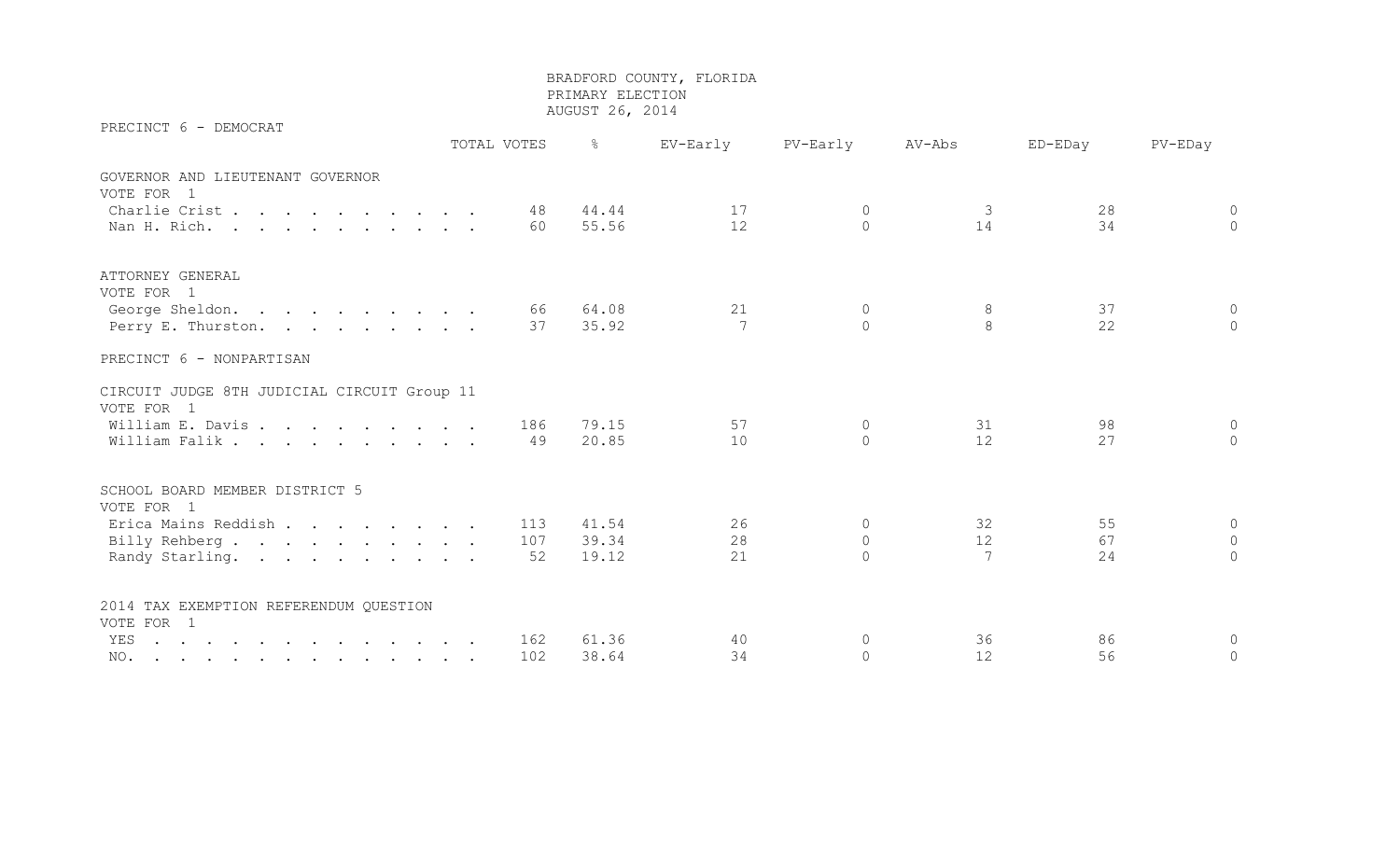PRECINCT 7 - STATISTICS TOTAL VOTES % EV-Early PV-Early AV-Abs ED-EDay PV-EDay REGISTERED VOTERS - TOTAL . . . . . . 1,184 REGISTERED VOTERS - REPUBLICAN . . . . 813 68.67 REGISTERED VOTERS - DEMOCRAT . . . . 252 21.28 REGISTERED VOTERS - NONPARTISAN . . . . 119 10.05 BALLOTS CAST - TOTAL. . . . . . 272 66 0 45 161 0 BALLOTS CAST - REPUBLICAN . . . . 47 17.28 18 0 6 23 0 BALLOTS CAST - DEMOCRAT. . . . . 218 80.15 48 0 36 36 134 0 BALLOTS CAST - NONPARTISAN. . . . . 7 2.57 0 0 0 3 4 0 VOTER TURNOUT - TOTAL . . . . . . . 22.97 VOTER TURNOUT - REPUBLICAN. . . . . . 5.78 VOTER TURNOUT - DEMOCRAT . . . . . . 86.51 VOTER TURNOUT - NONPARTISAN . . . . . 5.88 PRECINCT 7 - REPUBLICAN REPRESENTATIVE IN CONGRESS DISTRICT 3 VOTE FOR 1

| Jake Rush                                      |  |  |  |    |       |  |  |  |
|------------------------------------------------|--|--|--|----|-------|--|--|--|
| Ted Yoho.                                      |  |  |  | 37 | 78.72 |  |  |  |
| GOVERNOR AND LIEUTENANT GOVERNOR<br>VOTE FOR 1 |  |  |  |    |       |  |  |  |
| Yinka Abosede Adeshina                         |  |  |  |    | 4.35  |  |  |  |
| Elizabeth Cuevas-Neunder                       |  |  |  |    | 13.04 |  |  |  |
| Rick Scott                                     |  |  |  | 38 | 82.61 |  |  |  |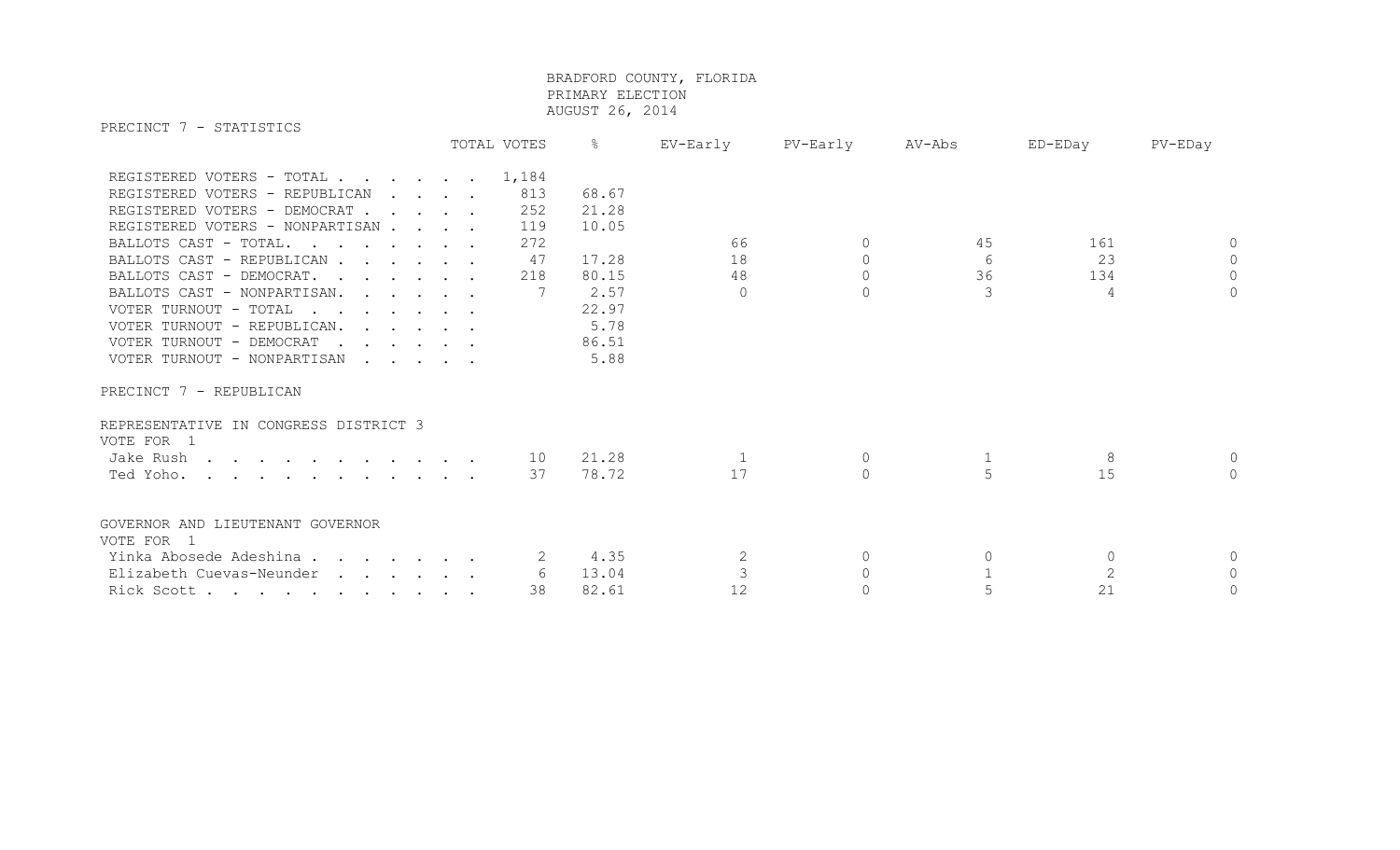| PRECINCT 7- DEMOCRAT                        |             |                  |          |                |        |         |                |
|---------------------------------------------|-------------|------------------|----------|----------------|--------|---------|----------------|
|                                             | TOTAL VOTES | <b>- 영화 - 영화</b> | EV-Early | PV-Early       | AV-Abs | ED-EDay | PV-EDay        |
| GOVERNOR AND LIEUTENANT GOVERNOR            |             |                  |          |                |        |         |                |
| VOTE FOR 1                                  |             |                  |          |                |        |         |                |
| Charlie Crist.                              | 145         | 68.08            | 32       | $\overline{0}$ | 22     | 91      | $\circledcirc$ |
| Nan H. Rich.                                | 68          | 31.92            | 15       | $\cap$         | 13     | 40      | $\overline{0}$ |
|                                             |             |                  |          |                |        |         |                |
| ATTORNEY GENERAL                            |             |                  |          |                |        |         |                |
| VOTE FOR 1                                  |             |                  |          |                |        |         |                |
| George Sheldon.                             | 132         | 66.00            | 29       | $\Omega$       | 23     | 80      | $\Omega$       |
| Perry E. Thurston.                          | 68          | 34.00            | 16       | $\Omega$       | 11     | 41      | $\overline{0}$ |
|                                             |             |                  |          |                |        |         |                |
| PRECINCT 7 - NONPARTISAN                    |             |                  |          |                |        |         |                |
| CIRCUIT JUDGE 8TH JUDICIAL CIRCUIT Group 11 |             |                  |          |                |        |         |                |
| VOTE FOR 1                                  |             |                  |          |                |        |         |                |
| William E. Davis                            | 192         | 78.37            | 45       | $\circ$        | 26     | 121     | $\circ$        |
| William Falik                               | 53          | 21.63            | 15       | $\Omega$       | 13     | 25      | $\circ$        |
|                                             |             |                  |          |                |        |         |                |
| SCHOOL BOARD MEMBER DISTRICT 1              |             |                  |          |                |        |         |                |
| VOTE FOR 1                                  |             |                  |          |                |        |         |                |
| Sheila Fayson Cummings                      | 157         | 59.47            | 36       | $\overline{0}$ | 33     | 88      | $\circ$        |
| Archie Kittles Jr.                          | 107         | 40.53            | 26       | $\Omega$       | 9      | 72      | $\circ$        |
|                                             |             |                  |          |                |        |         |                |
| 2014 TAX EXEMPTION REFERENDUM QUESTION      |             |                  |          |                |        |         |                |
| VOTE FOR 1                                  |             |                  |          |                |        |         |                |
| YES                                         | 178         | 68.20            | 36       | $\circ$        | 34     | 108     | $\circ$        |
| NO.                                         | 83          | 31.80            | 27       | $\Omega$       | 9      | 47      | $\circ$        |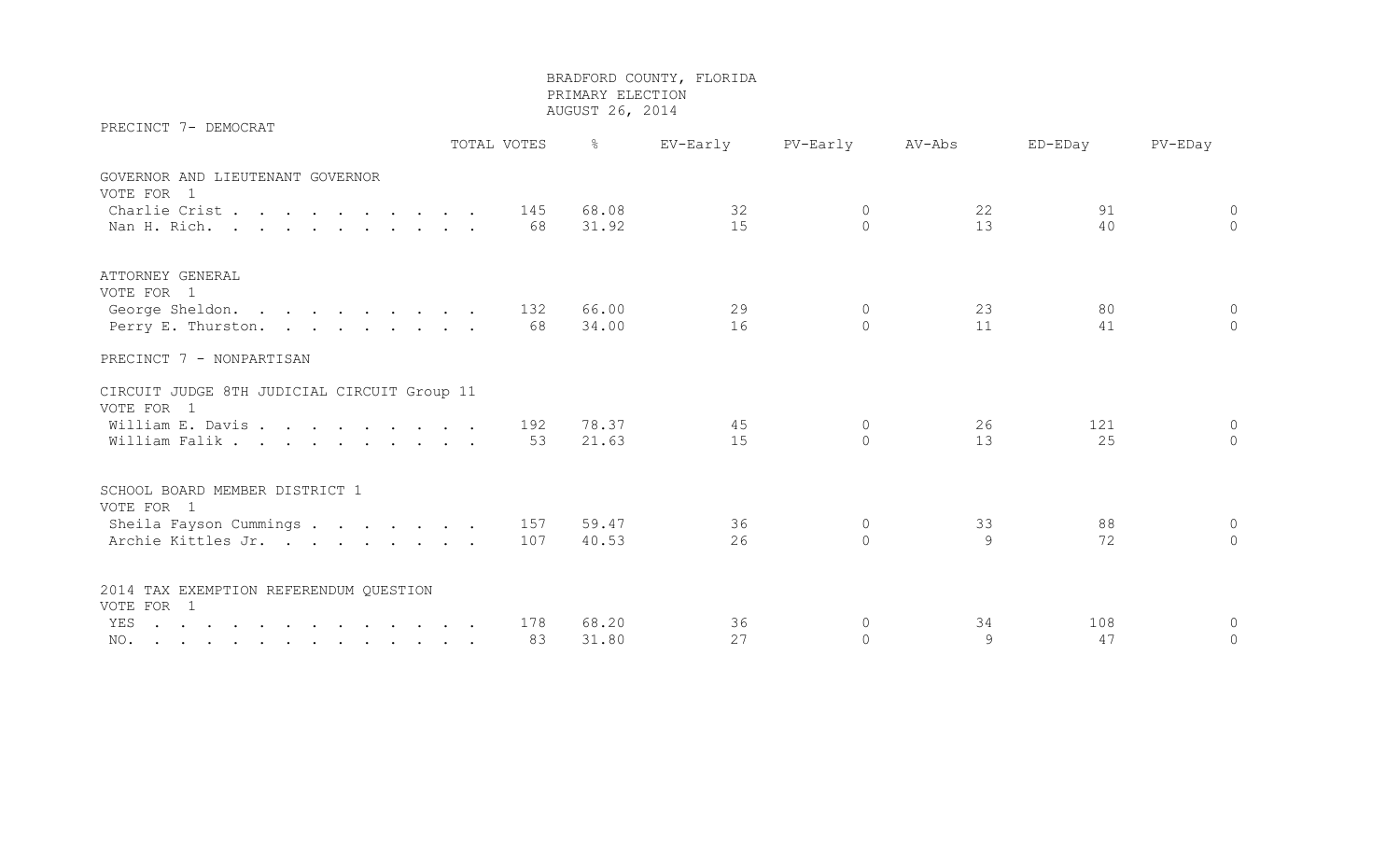PRECINCT 8 - STATISTICS TOTAL VOTES % EV-Early PV-Early AV-Abs ED-EDay PV-EDay REGISTERED VOTERS - TOTAL . . . . . . 1,674 REGISTERED VOTERS - REPUBLICAN . . . . 703 42.00 REGISTERED VOTERS - DEMOCRAT . . . . 748 44.68 REGISTERED VOTERS - NONPARTISAN . . . 223 13.32 BALLOTS CAST - TOTAL. . . . . . 335 94 0 88 153 0 BALLOTS CAST - REPUBLICAN . . . . 200 59.70 58 0 43 99 0 0 BALLOTS CAST - DEMOCRAT. . . . . . 130 38.81 35 0 42 53 0 39.91 35 BALLOTS CAST - NONPARTISAN. . . . . 5 1.49 1 0 3 3 1 0 VOTER TURNOUT - TOTAL . . . . . . . 20.01 VOTER TURNOUT - REPUBLICAN. . . . . . 28.45 VOTER TURNOUT - DEMOCRAT . . . . . . 17.38 VOTER TURNOUT - NONPARTISAN . . . . . 2.24

PRECINCT 8 - REPUBLICAN

| REPRESENTATIVE IN CONGRESS DISTRICT 3 |     |       |    |  |  |
|---------------------------------------|-----|-------|----|--|--|
| VOTE FOR 1                            |     |       |    |  |  |
| Jake Rush                             | 26  | 13.00 |    |  |  |
| Ted Yoho. 174                         |     | 87.00 | 46 |  |  |
| GOVERNOR AND LIEUTENANT GOVERNOR      |     |       |    |  |  |
| VOTE FOR 1                            |     |       |    |  |  |
| Yinka Abosede Adeshina                |     | 1.04  |    |  |  |
| Elizabeth Cuevas-Neunder              | 17  | 8.85  |    |  |  |
| Rick Scott                            | 173 | 90.10 |    |  |  |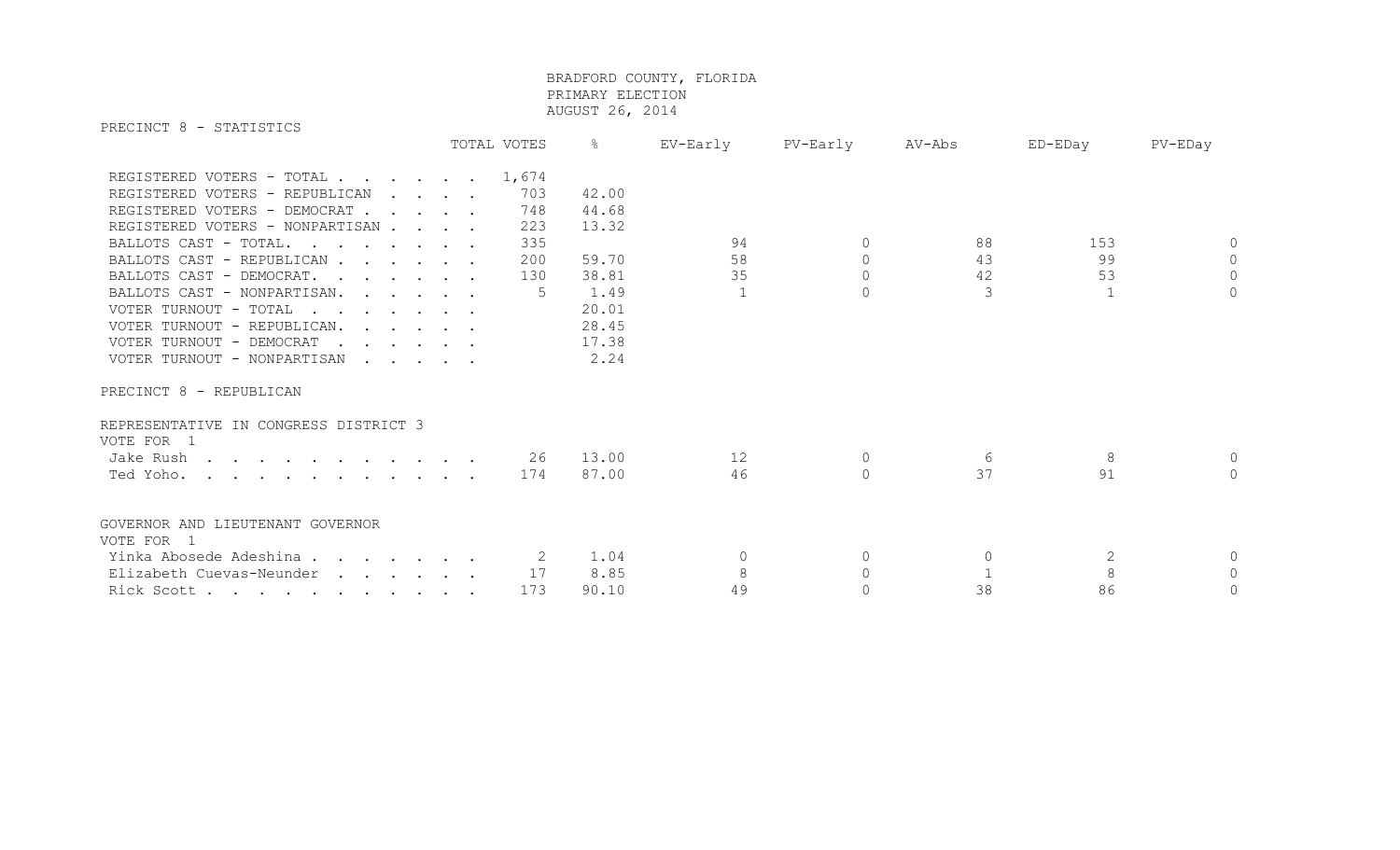PRECINCT 8 - DEMOCRAT

 TOTAL VOTES % EV-Early PV-Early AV-Abs ED-EDay PV-EDay GOVERNOR AND LIEUTENANT GOVERNOR VOTE FOR 1 Charlie Crist . . . . . . . . 64 52.03 26 0 18 20 0 Nan H. Rich. . . . . . . . . . 59 47.97 8 0 20 31 0 ATTORNEY GENERAL VOTE FOR 1 George Sheldon. . . . . . . . . 76 62.81 21 0 27 28 0 Perry E. Thurston. . . . . . . . 45 37.19 11 0 12 22 0 PRECINCT 8 - NONPARTISAN CIRCUIT JUDGE 8TH JUDICIAL CIRCUIT Group 11 VOTE FOR 1 William E. Davis . . . . . . . . 232 77.85 69 0 61 102 0 William Falik . . . . . . . . . 66 22.15 16 0 17 33 0 2014 TAX EXEMPTION REFERENDUM QUESTION VOTE FOR 1 YES . . . . . . . . . . . . . 225 69.44 55 0 62 108 0 NO. . . . . . . . . . . . . . 99 30.56 37 0 20 42 0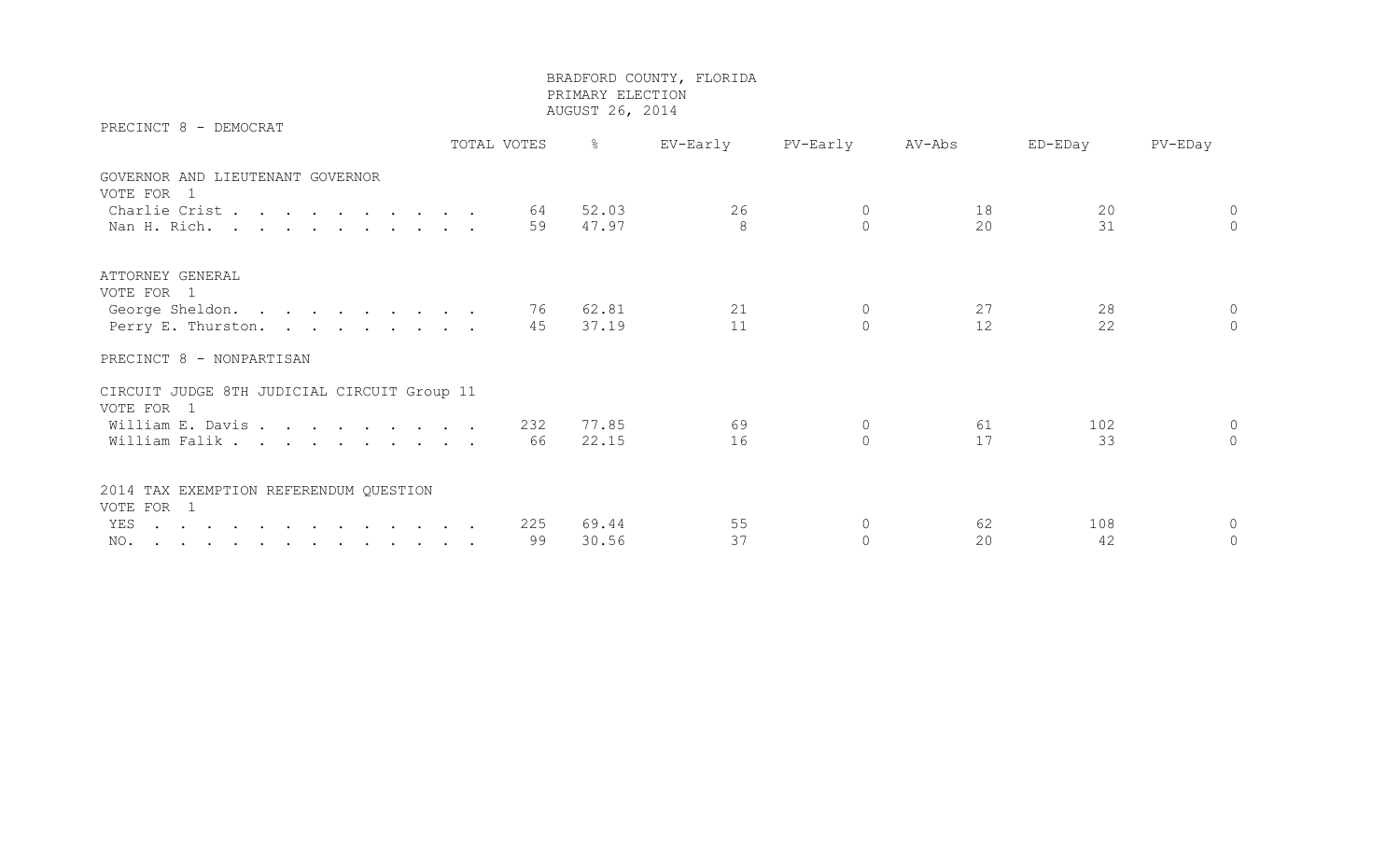PRECINCT 9 - STATISTICS

| エルロヘエロヘエーン<br><b>DIMITOITO</b>                                                                                                                                                                                                                         | TOTAL VOTES                     | $\frac{8}{6}$                                    | EV-Early             | PV-Early                                   | AV-Abs                     | ED-EDay        | PV-EDay                         |
|--------------------------------------------------------------------------------------------------------------------------------------------------------------------------------------------------------------------------------------------------------|---------------------------------|--------------------------------------------------|----------------------|--------------------------------------------|----------------------------|----------------|---------------------------------|
| REGISTERED VOTERS - TOTAL 1,324<br>REGISTERED VOTERS - REPUBLICAN<br>$\cdot$ $\cdot$ $\cdot$ $\cdot$ $\cdot$<br>REGISTERED VOTERS - DEMOCRAT<br>REGISTERED VOTERS - NONPARTISAN<br>BALLOTS CAST - TOTAL.<br>BALLOTS CAST - REPUBLICAN                  | 649<br>470<br>205<br>297<br>136 | 49.02<br>35.50<br>15.48<br>45.79                 | 80<br>47             | $\Omega$<br>$\circ$                        | 88<br>40                   | 129<br>49      | $\bigcap$<br>$\circ$            |
| BALLOTS CAST - DEMOCRAT.<br>BALLOTS CAST - NONPARTISAN.<br>VOTER TURNOUT - TOTAL<br>VOTER TURNOUT - REPUBLICAN.<br>VOTER TURNOUT - DEMOCRAT<br>$\mathbf{r}$ , $\mathbf{r}$ , $\mathbf{r}$ , $\mathbf{r}$ , $\mathbf{r}$<br>VOTER TURNOUT - NONPARTISAN | 142<br>19                       | 47.81<br>6.40<br>22.43<br>20.96<br>30.21<br>9.27 | 31<br>$\overline{2}$ | $\Omega$<br>$\Omega$                       | 38<br>10                   | 73<br>7        | $\mathbf{0}$<br>$\circ$         |
| PRECINCT 9 - REPUBLICAN<br>REPRESENTATIVE IN CONGRESS DISTRICT 3<br>VOTE FOR 1<br>Jake Rush<br>Ted Yoho.                                                                                                                                               | 23<br>112                       | 17.04<br>82.96                                   | 11<br>35             | 0<br>$\Omega$                              | 10<br>30                   | 2<br>47        | $\Omega$<br>$\bigcap$           |
| GOVERNOR AND LIEUTENANT GOVERNOR<br>VOTE FOR 1<br>Yinka Abosede Adeshina<br>Elizabeth Cuevas-Neunder<br>Rick Scott                                                                                                                                     | 11<br>119                       | 8.46<br>91.54                                    | $\Omega$<br>41       | $\overline{0}$<br>$\Omega$<br>$\mathbf{0}$ | $\circ$<br>$\bigcap$<br>38 | $\Omega$<br>40 | $\Omega$<br>$\Omega$<br>$\circ$ |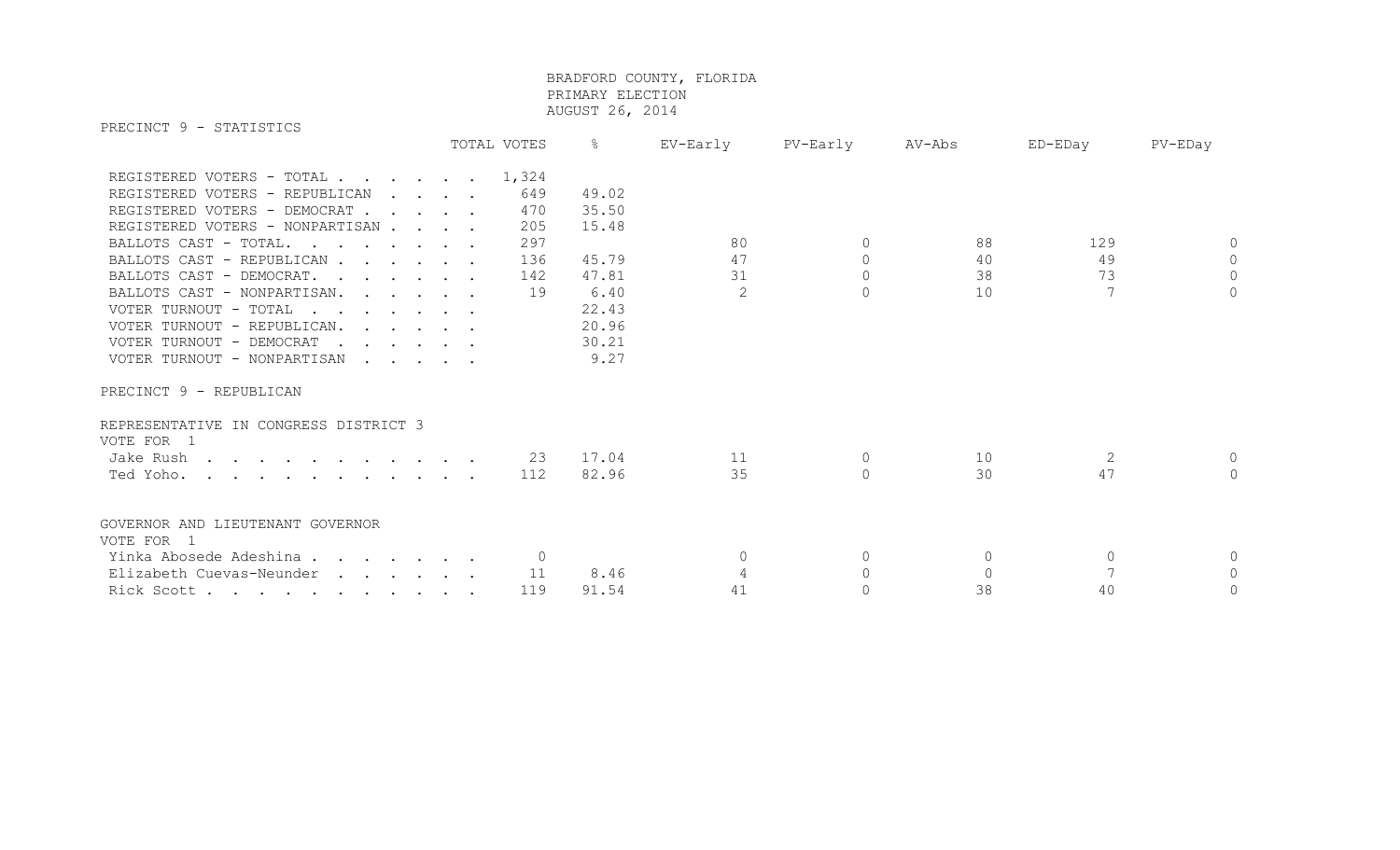PRECINCT 9 - DEMOCRAT

 TOTAL VOTES % EV-Early PV-Early AV-Abs ED-EDay PV-EDay GOVERNOR AND LIEUTENANT GOVERNOR VOTE FOR 1 Charlie Crist . . . . . . . . 69 52.27 18 0 23 28 0 Nan H. Rich. . . . . . . . . . 63 47.73 11 0 11 1 41 0 ATTORNEY GENERAL VOTE FOR 1 George Sheldon. . . . . . . . . 68 58.62 11 0 21 36 0 Perry E. Thurston. . . . . . . . 48 41.38 13 0 13 13 22 0 PRECINCT 9 - NONPARTISAN CIRCUIT JUDGE 8TH JUDICIAL CIRCUIT Group 11 VOTE FOR 1 William E. Davis . . . . . . . . . 189 76.21 51 0 51 51 87 0 William Falik . . . . . . . . . 59 23.79 13 0 23 23 23 0 SCHOOL BOARD MEMBER DISTRICT 5 VOTE FOR 1 Erica Mains Reddish . . . . . . 135 45.45 30 0 51 54 0 Billy Rehberg . . . . . . . . . 93 31.31 30 0 17 46 0 Randy Starling. . . . . . . . . 69 23.23 20 0 20 29 29 0 2014 TAX EXEMPTION REFERENDUM QUESTION VOTE FOR 1 YES . . . . . . . . . . . . . 173 62.68 42 0 59 72 0 NO. . . . . . . . . . . . . 103 37.32 33 0 25 45 0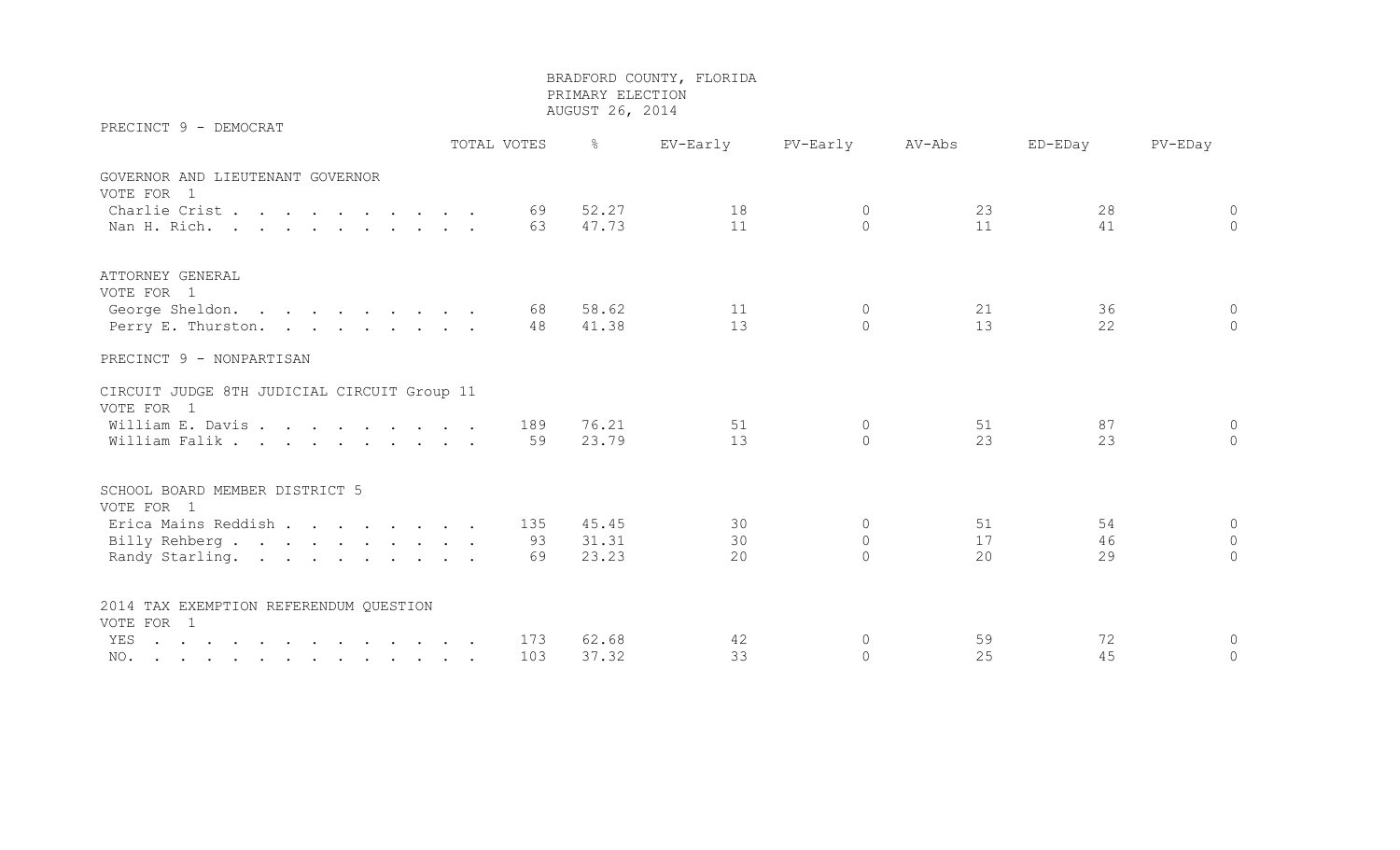PRECINCT 10 - STATISTICS

|                                                                   | TOTAL VOTES |     | ိင    | EV-Early | PV-Early       | AV-Abs | ED-EDay  | PV-EDay        |
|-------------------------------------------------------------------|-------------|-----|-------|----------|----------------|--------|----------|----------------|
| REGISTERED VOTERS - TOTAL                                         |             | 929 |       |          |                |        |          |                |
| REGISTERED VOTERS - REPUBLICAN<br>$\cdot$ $\cdot$ $\cdot$ $\cdot$ |             | 331 | 35.63 |          |                |        |          |                |
| REGISTERED VOTERS - DEMOCRAT                                      |             | 476 | 51.24 |          |                |        |          |                |
| REGISTERED VOTERS - NONPARTISAN                                   |             | 122 | 13.13 |          |                |        |          |                |
| BALLOTS CAST - TOTAL.                                             |             | 209 |       | 30       | $\Omega$       | 37     | 142      | $\Omega$       |
| BALLOTS CAST - REPUBLICAN                                         |             | 133 | 63.64 | 22       | $\overline{0}$ | 19     | 92       | $\overline{0}$ |
| BALLOTS CAST - DEMOCRAT.                                          |             | 72  | 34.45 | 8        | $\Omega$       | 16     | 48       | $\overline{0}$ |
| BALLOTS CAST - NONPARTISAN.                                       |             | 4   | 1.91  | $\Omega$ | $\Omega$       | 2      | 2        | $\Omega$       |
| VOTER TURNOUT - TOTAL                                             |             |     | 22.50 |          |                |        |          |                |
| VOTER TURNOUT - REPUBLICAN.                                       |             |     | 40.18 |          |                |        |          |                |
| VOTER TURNOUT - DEMOCRAT                                          |             |     | 15.13 |          |                |        |          |                |
| VOTER TURNOUT - NONPARTISAN                                       |             |     | 3.28  |          |                |        |          |                |
| PRECINCT 10 - REPUBLICAN                                          |             |     |       |          |                |        |          |                |
| REPRESENTATIVE IN CONGRESS DISTRICT 3                             |             |     |       |          |                |        |          |                |
| VOTE FOR 1                                                        |             |     |       |          |                |        |          |                |
| Jake Rush                                                         |             | 13  | 9.77  |          | $\circ$        | 4      |          | $\Omega$       |
| Ted Yoho.                                                         |             | 120 | 90.23 | 20       | $\Omega$       | 15     | 85       | $\Omega$       |
| GOVERNOR AND LIEUTENANT GOVERNOR                                  |             |     |       |          |                |        |          |                |
| VOTE FOR 1                                                        |             |     |       |          |                |        |          |                |
| Yinka Abosede Adeshina                                            |             | 2   | 1.57  |          | 0              |        | $\Omega$ | $\Omega$       |
| Elizabeth Cuevas-Neunder                                          |             |     | 1.57  | $\Omega$ | $\Omega$       |        |          | $\Omega$       |
| Rick Scott                                                        |             | 123 | 96.85 | 20       | $\Omega$       | 16     | 87       | $\circ$        |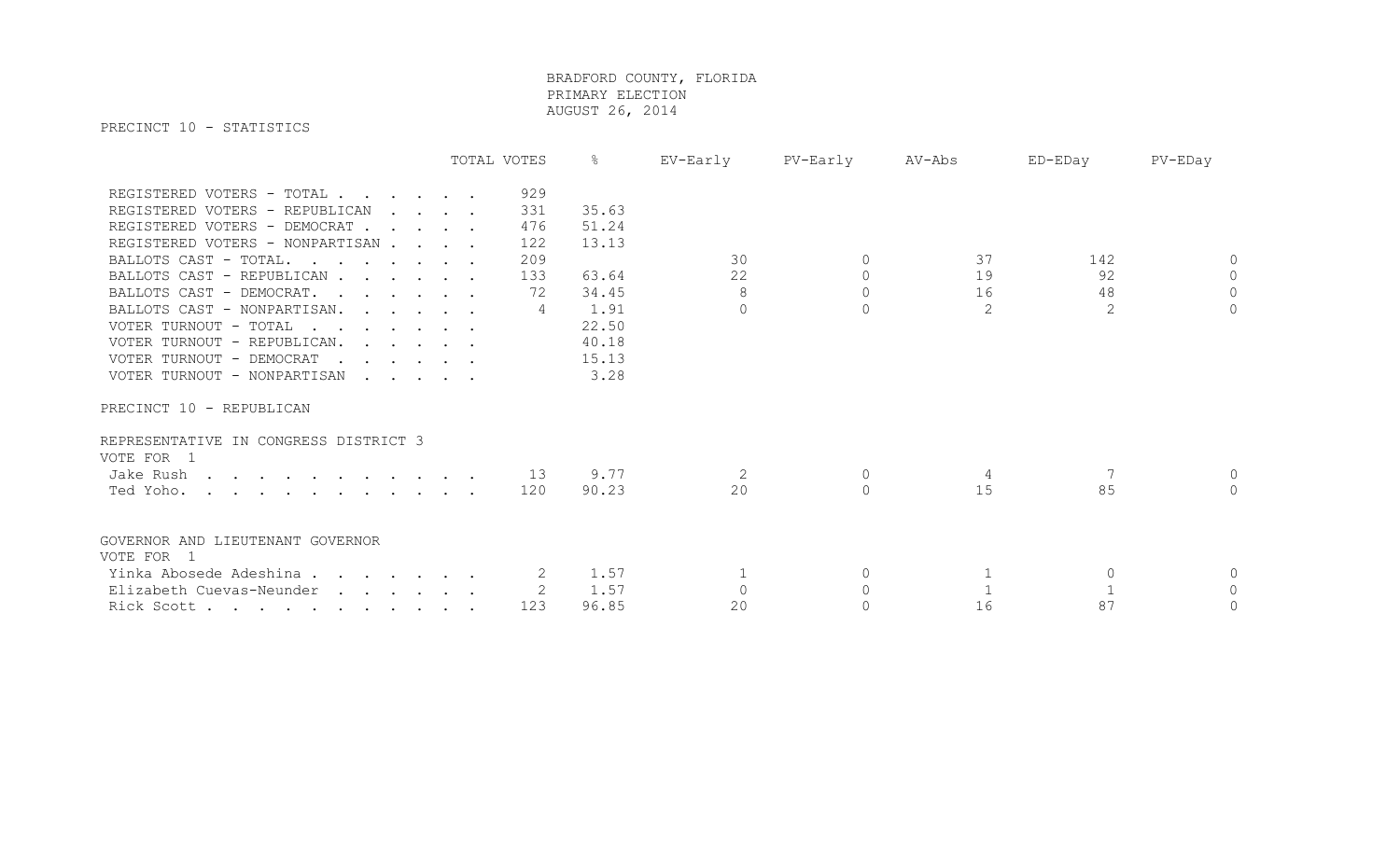PRECINCT 10 - DEMOCRAT

|                                                           | TOTAL VOTES | $\frac{8}{6}$ | EV-Early | PV-Early    | AV-Abs | ED-EDay | PV-EDay     |
|-----------------------------------------------------------|-------------|---------------|----------|-------------|--------|---------|-------------|
| GOVERNOR AND LIEUTENANT GOVERNOR<br>VOTE FOR 1            |             |               |          |             |        |         |             |
| Charlie Crist                                             | 25          | 37.88         |          |             |        | 17      | $\circ$     |
| Nan H. Rich.                                              | 41          | 62.12         |          |             | 9      | 29      | $\Omega$    |
| ATTORNEY GENERAL<br>VOTE FOR 1                            |             |               |          |             |        |         |             |
| George Sheldon.                                           | 38          | 63.33         |          |             |        | 23      | $\circ$     |
| Perry E. Thurston.                                        | 22          | 36.67         |          |             |        | 17      | $\Omega$    |
| PRECINCT 10 - NONPARTISAN                                 |             |               |          |             |        |         |             |
| CIRCUIT JUDGE 8TH JUDICIAL CIRCUIT Group 11<br>VOTE FOR 1 |             |               |          |             |        |         |             |
| William E. Davis                                          | 143         | 79.01         | 26       | $\mathbf 0$ | 20     | 97      | $\Omega$    |
| William Falik                                             | 38          | 20.99         | 4        | $\cap$      | 11     | 23      | $\bigcap$   |
| 2014 TAX EXEMPTION REFERENDUM QUESTION<br>VOTE FOR 1      |             |               |          |             |        |         |             |
| YES                                                       | 125         | 62.81         | 22       |             | 15     | 88      | $\circ$     |
| NO.                                                       | 74          | 37.19         | 8        |             | 19     | 47      | $\mathbf 0$ |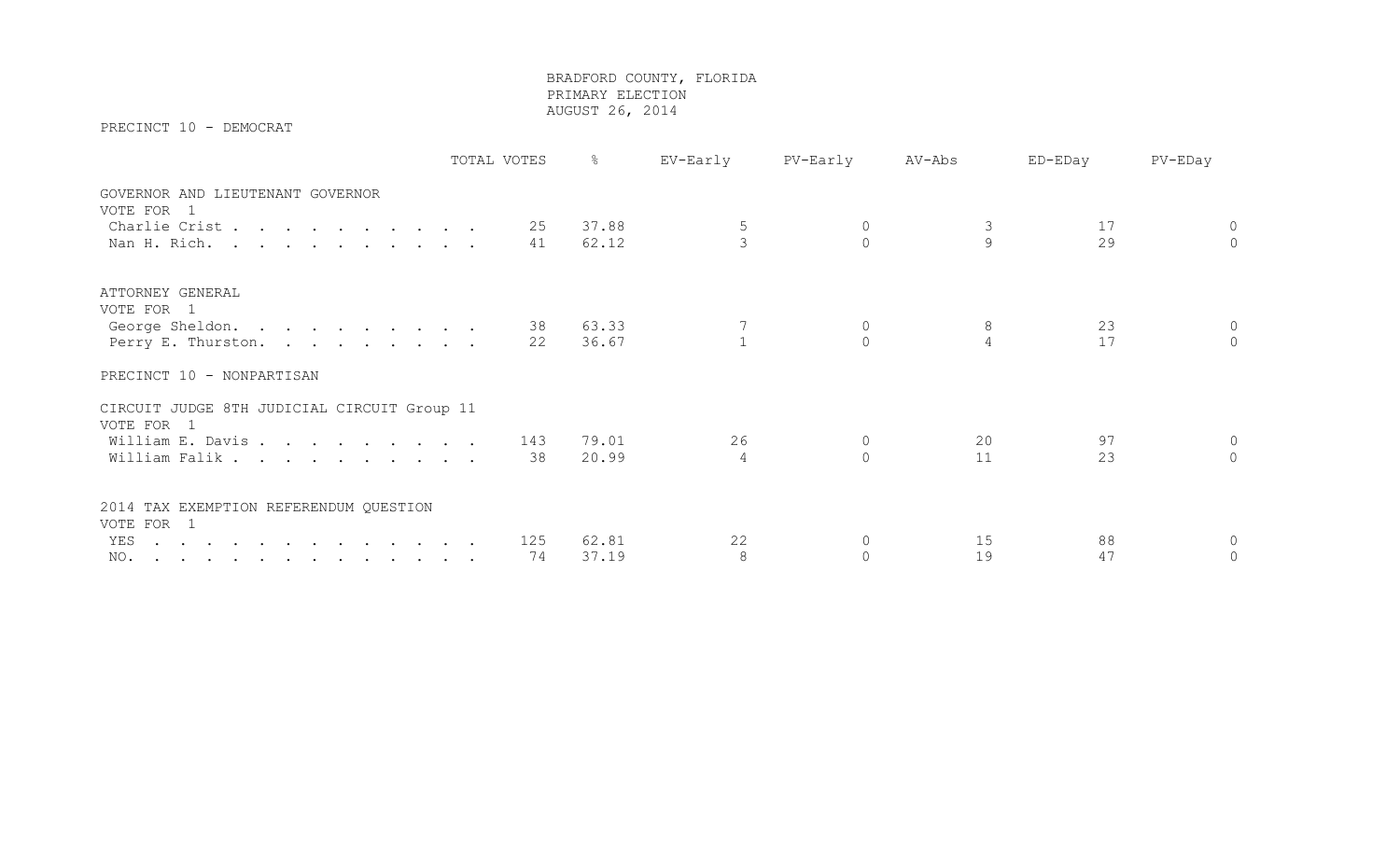PRECINCT 11 - STATISTICS

|                                                                           | TOTAL VOTES |       | ိဝ    | EV-Early | PV-Early  | AV-Abs   | ED-EDay      | PV-EDay      |
|---------------------------------------------------------------------------|-------------|-------|-------|----------|-----------|----------|--------------|--------------|
| REGISTERED VOTERS - TOTAL                                                 |             | 1,108 |       |          |           |          |              |              |
| REGISTERED VOTERS - REPUBLICAN<br>$\cdot$ $\cdot$ $\cdot$ $\cdot$ $\cdot$ |             | 495   | 44.68 |          |           |          |              |              |
| REGISTERED VOTERS - DEMOCRAT                                              |             | 436   | 39.35 |          |           |          |              |              |
| REGISTERED VOTERS - NONPARTISAN                                           |             | 177   | 15.97 |          |           |          |              |              |
| BALLOTS CAST - TOTAL.                                                     |             | 205   |       | 50       | $\Omega$  | 44       | 111          | $\Omega$     |
| BALLOTS CAST - REPUBLICAN                                                 |             | 92    | 44.88 | 28       | $\Omega$  | 17       | 47           | $\Omega$     |
| BALLOTS CAST - DEMOCRAT.                                                  |             | 99    | 48.29 | 19       | $\Omega$  | 25       | 55           | $\mathbf{0}$ |
| BALLOTS CAST - NONPARTISAN.                                               |             | 14    | 6.83  | 3        | $\bigcap$ | 2        | 9            | $\Omega$     |
| VOTER TURNOUT - TOTAL                                                     |             |       | 18.50 |          |           |          |              |              |
| VOTER TURNOUT - REPUBLICAN.                                               |             |       | 18.59 |          |           |          |              |              |
| VOTER TURNOUT - DEMOCRAT                                                  |             |       | 22.71 |          |           |          |              |              |
| VOTER TURNOUT - NONPARTISAN                                               |             |       | 7.91  |          |           |          |              |              |
| PRECINCT 11 - REPUBLICAN                                                  |             |       |       |          |           |          |              |              |
| REPRESENTATIVE IN CONGRESS DISTRICT 3                                     |             |       |       |          |           |          |              |              |
| VOTE FOR 1                                                                |             |       |       |          |           |          |              |              |
| Jake Rush                                                                 |             | 16    | 17.39 | 4        | $\circ$   | 4        | 8            | $\Omega$     |
| Ted Yoho.                                                                 |             | 76    | 82.61 | 24       | $\Omega$  | 13       | 39           | $\Omega$     |
|                                                                           |             |       |       |          |           |          |              |              |
| GOVERNOR AND LIEUTENANT GOVERNOR<br>VOTE FOR 1                            |             |       |       |          |           |          |              |              |
| Yinka Abosede Adeshina                                                    |             | 2     | 2.22  | 0        | $\Omega$  | $\Omega$ | $\mathbf{2}$ | $\circ$      |
| Elizabeth Cuevas-Neunder                                                  |             |       | 7.78  |          | $\Omega$  | $\Omega$ | 6            | $\circ$      |
| Rick Scott                                                                |             | 81    | 90.00 | 26       | $\Omega$  | 17       | 38           | $\mathbf 0$  |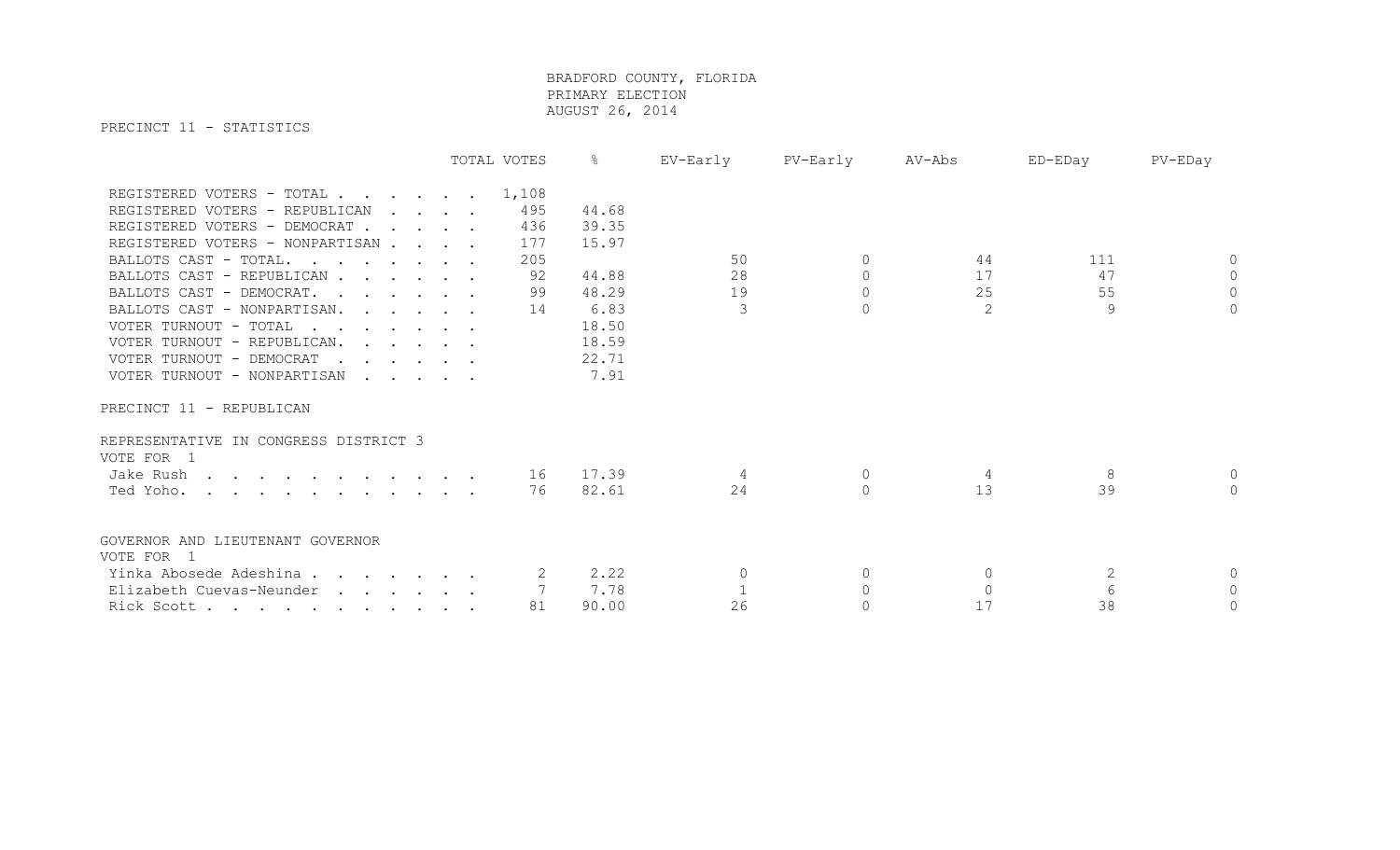PRECINCT 11 - DEMOCRAT

|                                                           | TOTAL VOTES | ိင    | EV-Early | PV-Early | AV-Abs | ED-EDay | PV-EDay        |
|-----------------------------------------------------------|-------------|-------|----------|----------|--------|---------|----------------|
| GOVERNOR AND LIEUTENANT GOVERNOR<br>VOTE FOR 1            |             |       |          |          |        |         |                |
| Charlie Crist                                             | 46          | 48.42 |          |          | 15     | 23      | $\circ$        |
| Nan H. Rich.                                              | 49          | 51.58 | 11       | $\Omega$ | 8      | 30      | $\overline{0}$ |
| ATTORNEY GENERAL<br>VOTE FOR 1                            |             |       |          |          |        |         |                |
| George Sheldon.                                           | 59          | 67.82 | 14       |          | 15     | 30      | $\circ$        |
| Perry E. Thurston.                                        | 28          | 32.18 |          |          | 6      | 21      | $\overline{0}$ |
| PRECINCT 11 - NONPARTISAN                                 |             |       |          |          |        |         |                |
| CIRCUIT JUDGE 8TH JUDICIAL CIRCUIT Group 11<br>VOTE FOR 1 |             |       |          |          |        |         |                |
| William E. Davis                                          | 132         | 74.58 | 35       | $\circ$  | 25     | 72      | $\circ$        |
| William Falik                                             | 45          | 25.42 | 11       | $\Omega$ | 12     | 22      | $\overline{0}$ |
| 2014 TAX EXEMPTION REFERENDUM QUESTION<br>VOTE FOR 1      |             |       |          |          |        |         |                |
| YES                                                       | 126         | 62.38 | 33       | 0        | 31     | 62      | $\circ$        |
| NO.                                                       | 76          | 37.62 | 16       | $\circ$  | 13     | 47      | $\circ$        |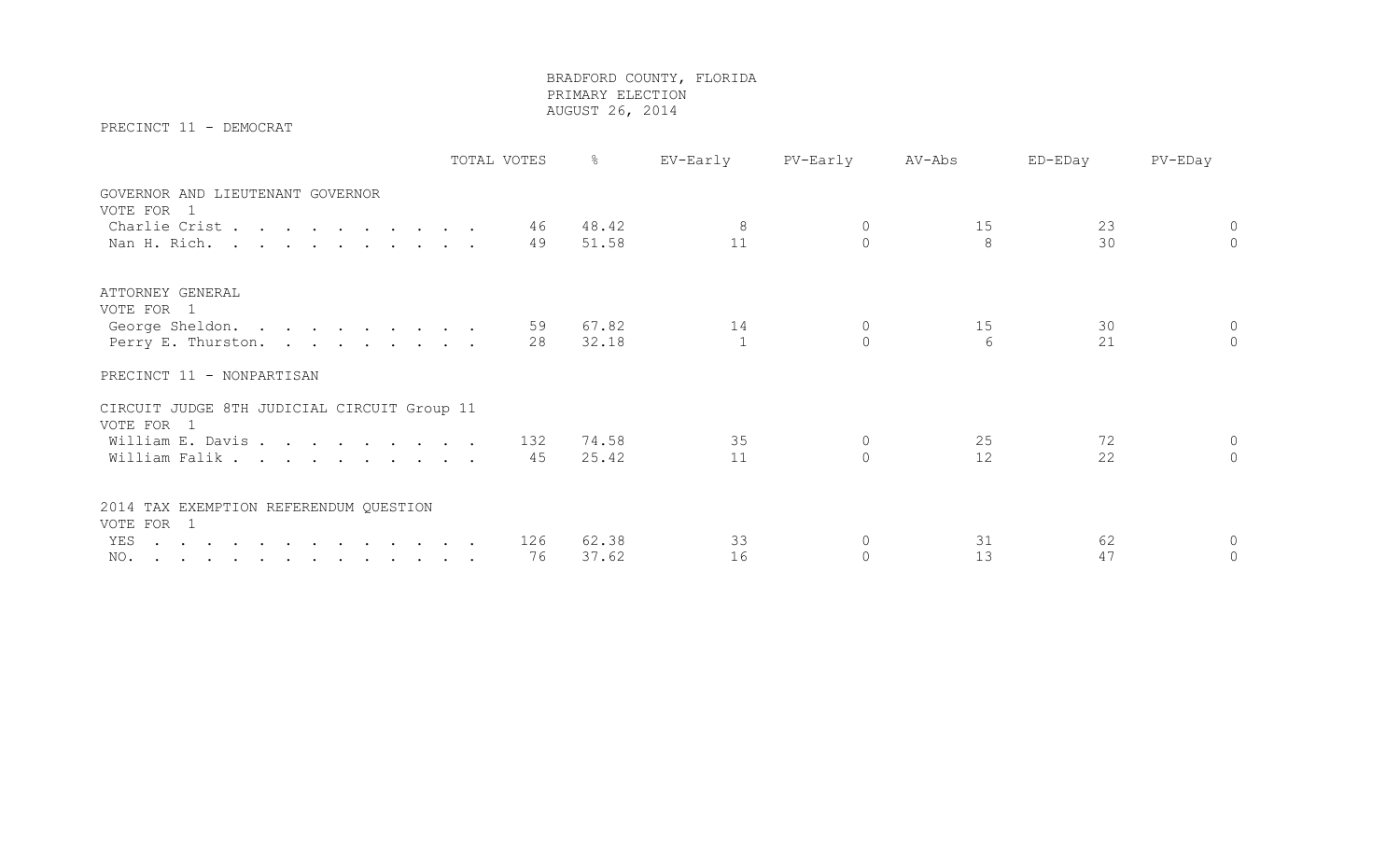PRECINCT 12 - STATISTICS

|                                                                           | TOTAL VOTES | ိင    | EV-Early     | PV-Early | AV-Abs         | ED-EDay  | PV-EDay  |
|---------------------------------------------------------------------------|-------------|-------|--------------|----------|----------------|----------|----------|
| REGISTERED VOTERS - TOTAL                                                 | 1,695       |       |              |          |                |          |          |
| REGISTERED VOTERS - REPUBLICAN<br>$\cdot$ $\cdot$ $\cdot$ $\cdot$ $\cdot$ | 610         | 35.99 |              |          |                |          |          |
| REGISTERED VOTERS - DEMOCRAT                                              | 844         | 49.79 |              |          |                |          |          |
| REGISTERED VOTERS - NONPARTISAN                                           | 241         | 14.22 |              |          |                |          |          |
| BALLOTS CAST - TOTAL.                                                     | 427         |       | 40           | $\Omega$ | 97             | 290      | $\Omega$ |
| BALLOTS CAST - REPUBLICAN                                                 | 276         | 64.64 | 23           | $\circ$  | 63             | 190      | $\Omega$ |
| BALLOTS CAST - DEMOCRAT.                                                  | 136         | 31.85 | 16           | $\Omega$ | 24             | 96       | $\Omega$ |
| BALLOTS CAST - NONPARTISAN.                                               | 15          | 3.51  | $\mathbf{1}$ | $\Omega$ | 10             | 4        | $\Omega$ |
| VOTER TURNOUT - TOTAL                                                     |             | 25.19 |              |          |                |          |          |
| VOTER TURNOUT - REPUBLICAN.                                               |             | 45.25 |              |          |                |          |          |
| VOTER TURNOUT - DEMOCRAT                                                  |             | 16.11 |              |          |                |          |          |
| VOTER TURNOUT - NONPARTISAN                                               |             | 6.22  |              |          |                |          |          |
| PRECINCT 12 - REPUBLICAN                                                  |             |       |              |          |                |          |          |
|                                                                           |             |       |              |          |                |          |          |
| REPRESENTATIVE IN CONGRESS DISTRICT 3<br>VOTE FOR 1                       |             |       |              |          |                |          |          |
| Jake Rush                                                                 | 34          | 12.41 |              | $\circ$  | 10             | 23       | $\Omega$ |
| Ted Yoho.                                                                 | 240         | 87.59 | 22           | $\Omega$ | 52             | 166      | $\Omega$ |
|                                                                           |             |       |              |          |                |          |          |
| GOVERNOR AND LIEUTENANT GOVERNOR<br>VOTE FOR 1                            |             |       |              |          |                |          |          |
| Yinka Abosede Adeshina                                                    |             |       | $\mathbf 0$  | 0        | $\Omega$       | $\Omega$ | $\circ$  |
| Elizabeth Cuevas-Neunder                                                  | 14          | 5.24  |              | $\Omega$ | $\overline{c}$ | 8        | $\circ$  |
| Rick Scott                                                                |             |       |              |          |                |          |          |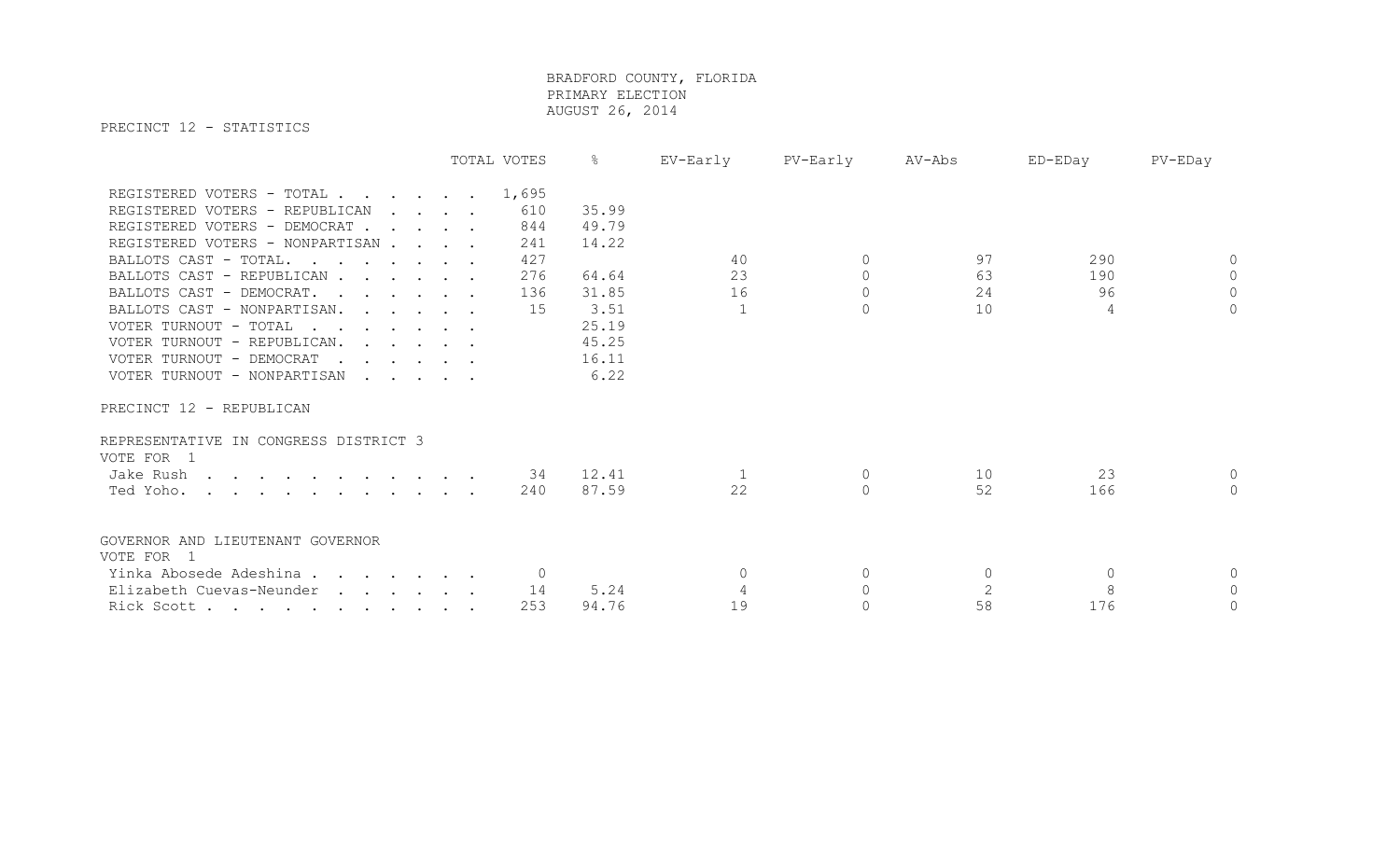PRECINCT 12 - DEMOCRAT

|                                                           | TOTAL VOTES | ိင    | EV-Early | PV-Early | AV-Abs | ED-EDay | PV-EDay  |
|-----------------------------------------------------------|-------------|-------|----------|----------|--------|---------|----------|
| GOVERNOR AND LIEUTENANT GOVERNOR<br>VOTE FOR 1            |             |       |          |          |        |         |          |
| Charlie Crist                                             | 80          | 60.15 | 8        |          | 16     | 56      | $\circ$  |
| Nan H. Rich.                                              | 53          | 39.85 |          |          | 8      | 38      | $\Omega$ |
| ATTORNEY GENERAL<br>VOTE FOR 1                            |             |       |          |          |        |         |          |
| George Sheldon.                                           | 67          | 56.78 |          |          | 15     | 43      | $\Omega$ |
| Perry E. Thurston.                                        | 51          | 43.22 |          |          | 4      | 40      | $\cap$   |
| PRECINCT 12 - NONPARTISAN                                 |             |       |          |          |        |         |          |
| CIRCUIT JUDGE 8TH JUDICIAL CIRCUIT Group 11<br>VOTE FOR 1 |             |       |          |          |        |         |          |
| William E. Davis                                          | 262         | 78.92 | 25       | 0        | 62     | 175     | $\circ$  |
| William Falik                                             | 70          | 21.08 | 6        | $\Omega$ | 10     | 54      | $\circ$  |
| 2014 TAX EXEMPTION REFERENDUM QUESTION<br>VOTE FOR 1      |             |       |          |          |        |         |          |
| YES                                                       | 229         | 55.72 | 27       |          | 52     | 150     | $\Omega$ |
| NO.                                                       | 182         | 44.28 | 12       |          | 44     | 126     | $\circ$  |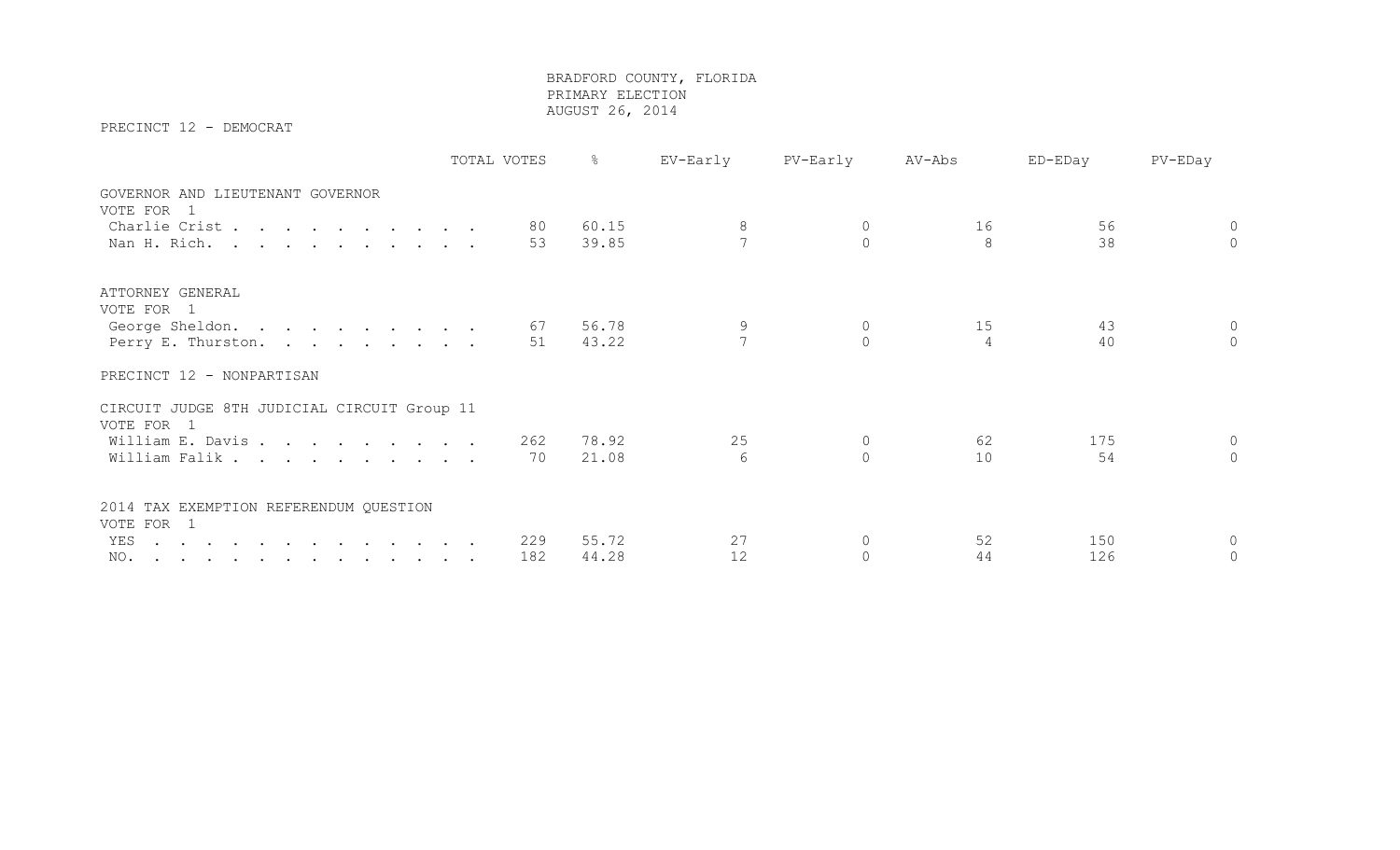PRECINCT 13 - STATISTICS

|                                       |         | TOTAL VOTES    | $\frac{6}{5}$ | EV-Early | PV-Early | AV-Abs   | ED-EDay | PV-EDay        |
|---------------------------------------|---------|----------------|---------------|----------|----------|----------|---------|----------------|
| REGISTERED VOTERS - TOTAL             |         | 519            |               |          |          |          |         |                |
| REGISTERED VOTERS - REPUBLICAN        | $\cdot$ | 192            | 36.99         |          |          |          |         |                |
| REGISTERED VOTERS - DEMOCRAT          |         | 230            | 44.32         |          |          |          |         |                |
| REGISTERED VOTERS - NONPARTISAN       |         | 97             | 18.69         |          |          |          |         |                |
| BALLOTS CAST - TOTAL.                 |         | 112            |               | 17       | $\Omega$ | 21       | 74      | $\circ$        |
| BALLOTS CAST - REPUBLICAN             |         | 52             | 46.43         | 9        | $\circ$  | 10       | 33      | $\circledcirc$ |
| BALLOTS CAST - DEMOCRAT.              |         | 53             | 47.32         |          | $\circ$  | 10       | 36      | $\circ$        |
| BALLOTS CAST - NONPARTISAN.           |         |                | 6.25          |          | $\Omega$ |          | 5       | $\Omega$       |
| VOTER TURNOUT - TOTAL                 |         |                | 21.58         |          |          |          |         |                |
| VOTER TURNOUT - REPUBLICAN.           |         |                | 27.08         |          |          |          |         |                |
| VOTER TURNOUT - DEMOCRAT              |         |                | 23.04         |          |          |          |         |                |
| VOTER TURNOUT - NONPARTISAN           |         |                | 7.22          |          |          |          |         |                |
|                                       |         |                |               |          |          |          |         |                |
| PRECINCT 13 - REPUBLICAN              |         |                |               |          |          |          |         |                |
| REPRESENTATIVE IN CONGRESS DISTRICT 3 |         |                |               |          |          |          |         |                |
| VOTE FOR 1                            |         |                |               |          |          |          |         |                |
| Jake Rush                             |         | $\overline{7}$ | 13.46         |          | $\circ$  | 3        | 3       | $\circ$        |
| Ted Yoho.                             |         | 45             | 86.54         |          | $\Omega$ |          | 30      | $\bigcap$      |
|                                       |         |                |               |          |          |          |         |                |
| GOVERNOR AND LIEUTENANT GOVERNOR      |         |                |               |          |          |          |         |                |
| VOTE FOR 1                            |         |                |               |          |          |          |         |                |
| Yinka Abosede Adeshina                |         |                | 3.85          |          | $\Omega$ | $\Omega$ | $\cap$  | $\circ$        |
| Elizabeth Cuevas-Neunder              |         |                | 9.62          |          |          | $\cap$   |         | $\Omega$       |
| Rick Scott                            |         | 45             | 86.54         |          |          | 10       | 29      | $\circ$        |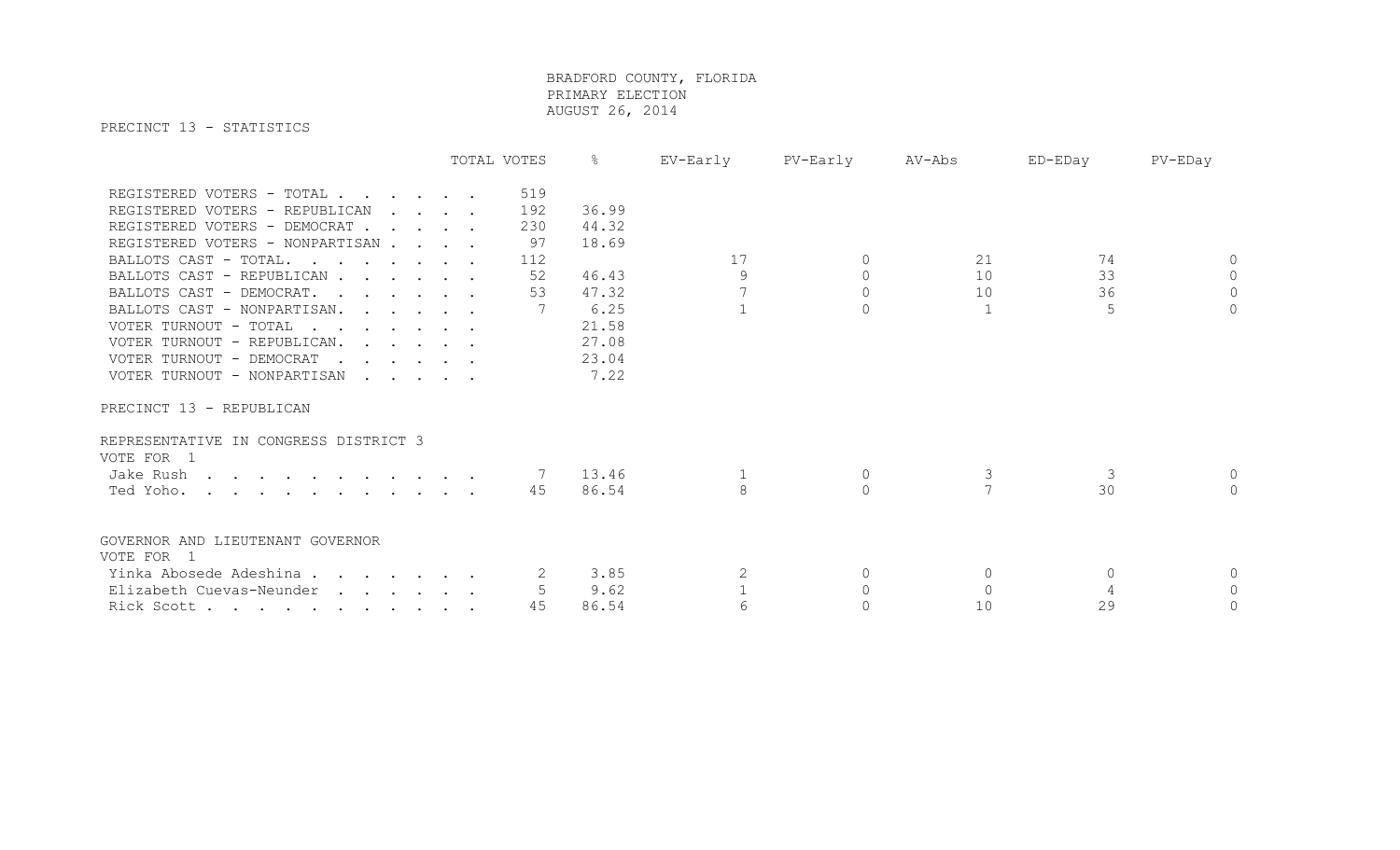PRECINCT 13 - DEMOCRAT

 TOTAL VOTES % EV-Early PV-Early AV-Abs ED-EDay PV-EDay GOVERNOR AND LIEUTENANT GOVERNOR VOTE FOR 1 Charlie Crist . . . . . . . . 22 45.83 1 0 8 13 0 Nan H. Rich. . . . . . . . . . 26 54.17 5 0 2 19 0 ATTORNEY GENERAL VOTE FOR 1 George Sheldon. . . . . . . . . 29 59.18 2 0 9 9 18 0 Perry E. Thurston. . . . . . . . 20 40.82 4 0 1 15 0 PRECINCT 13 - NONPARTISAN CIRCUIT JUDGE 8TH JUDICIAL CIRCUIT Group 11 VOTE FOR 1 William E. Davis . . . . . . . . 80 83.33 11 0 16 53 0 William Falik . . . . . . . . . 16 16.67 5 0 2 9 0 SCHOOL BOARD MEMBER DISTRICT 5 VOTE FOR 1 Erica Mains Reddish . . . . . . 27 24.11 6 0 7 14 0 Billy Rehberg . . . . . . . . . 36 32.14 7 0 5 24 0 Randy Starling. . . . . . . . . 49 43.75 4 0 9 36 0 2014 TAX EXEMPTION REFERENDUM QUESTION VOTE FOR 1 YES . . . . . . . . . . . . . 69 63.30 10 0 15 44 0 NO. . . . . . . . . . . . . 40 36.70 6 0 6 28 0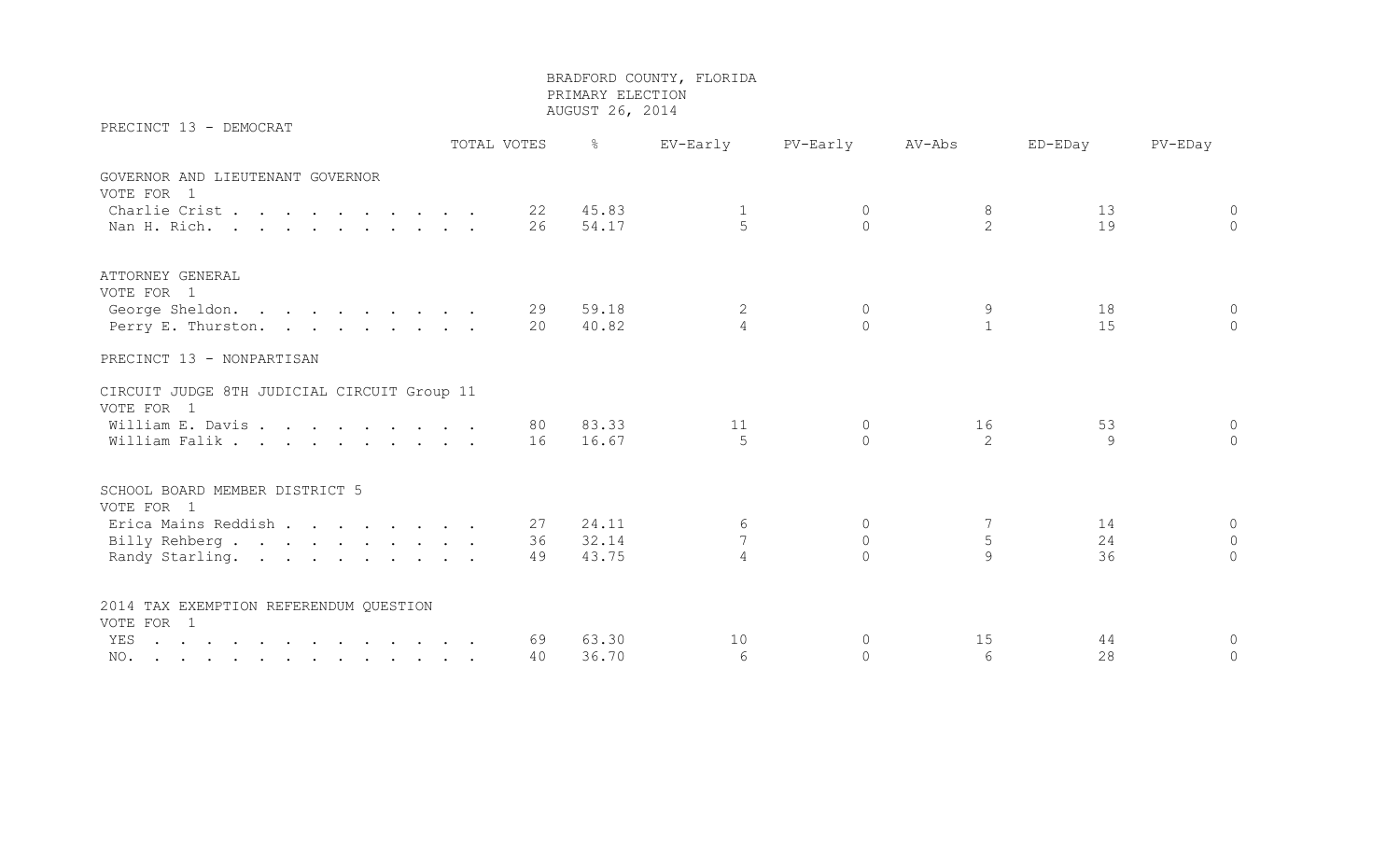PRECINCT 14 - STATISTICS

|                                           | TOTAL VOTES | ိဝ    | EV-Early  | PV-Early  | AV-Abs   | ED-EDay  | PV-EDay      |
|-------------------------------------------|-------------|-------|-----------|-----------|----------|----------|--------------|
| REGISTERED VOTERS - TOTAL                 | 660         |       |           |           |          |          |              |
| REGISTERED VOTERS - REPUBLICAN<br>$\cdot$ | 297         | 45.00 |           |           |          |          |              |
| REGISTERED VOTERS - DEMOCRAT              | 280         | 42.42 |           |           |          |          |              |
| REGISTERED VOTERS - NONPARTISAN           | 83          | 12.58 |           |           |          |          |              |
| BALLOTS CAST - TOTAL.                     | 231         |       | 20        | $\Omega$  | 37       | 174      | $\Omega$     |
| BALLOTS CAST - REPUBLICAN                 | 117         | 50.65 | 10        | $\circ$   | 17       | 90       | $\Omega$     |
| BALLOTS CAST - DEMOCRAT.                  | 108         | 46.75 | 10        | $\Omega$  | 18       | 80       | $\Omega$     |
| BALLOTS CAST - NONPARTISAN.               | 6           | 2.60  | $\bigcap$ | $\bigcap$ | 2        | 4        | $\bigcap$    |
| VOTER TURNOUT - TOTAL                     |             | 35.00 |           |           |          |          |              |
| VOTER TURNOUT - REPUBLICAN.               |             | 39.39 |           |           |          |          |              |
| VOTER TURNOUT - DEMOCRAT                  |             | 38.57 |           |           |          |          |              |
| VOTER TURNOUT - NONPARTISAN               |             | 7.23  |           |           |          |          |              |
| PRECINCT 14 - REPUBLICAN                  |             |       |           |           |          |          |              |
| REPRESENTATIVE IN CONGRESS DISTRICT 3     |             |       |           |           |          |          |              |
| VOTE FOR 1                                |             |       |           |           |          |          |              |
| Jake Rush                                 | 10          | 8.55  | $\Omega$  | $\circ$   | 1        | 9        | $\Omega$     |
| Ted Yoho.                                 | 107         | 91.45 | 10        | $\Omega$  | 16       | 81       | $\Omega$     |
| GOVERNOR AND LIEUTENANT GOVERNOR          |             |       |           |           |          |          |              |
| VOTE FOR 1                                |             |       |           |           |          |          |              |
| Yinka Abosede Adeshina                    |             |       | $\Omega$  | $\Omega$  | $\Omega$ | $\Omega$ | $\mathbf{0}$ |
| Elizabeth Cuevas-Neunder                  | 14          | 12.28 |           | $\bigcap$ |          | 11       | $\mathbb O$  |
| Rick Scott                                | 100         | 87.72 | 8         | $\Omega$  | 16       | 76       | $\mathbf 0$  |